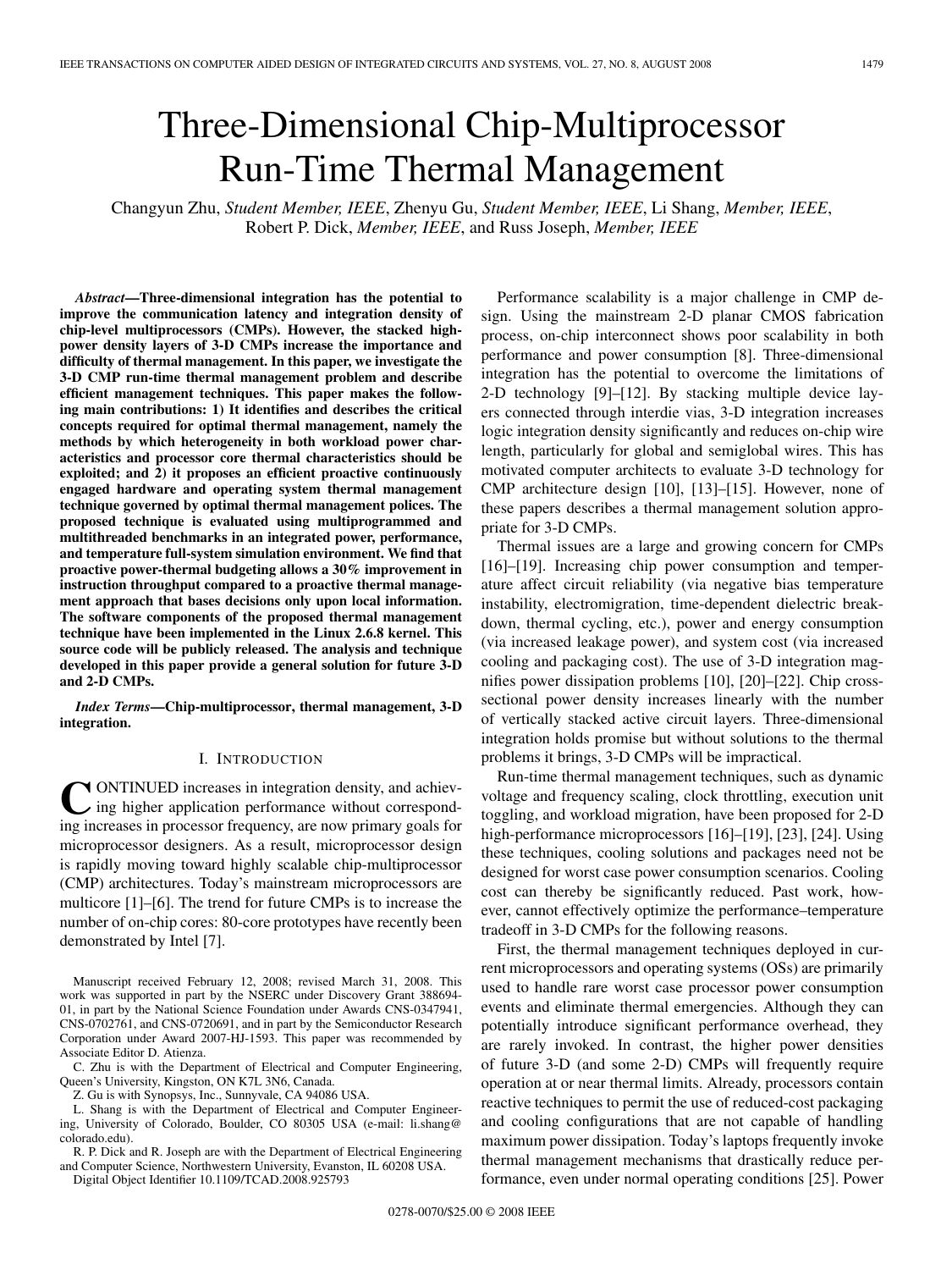should be viewed as a limited resource and processor cores should spend carefully budgeted amounts. Thermal management should be used to proactively and continuously optimize CMP performance and temperature, instead of merely reacting to emergencies.

Second, 3-D CMPs have heterogeneous power and thermal characteristics. On-chip processor cores have different cooling efficiencies. For instance, cores in the layers closer to the heat sink have higher cooling efficiencies than those farther from the heat sink. Processor cores farther from the heat sink will have higher temperatures than their neighbors nearer the heat sink, even when their power consumptions are lower. Intercore thermal correlation is heterogeneous. The thermal correlation between vertically aligned processor cores is stronger than that between processor cores within the same layer. The power and thermal heterogeneity of 3-D CMP poses unique challenges for run-time thermal management. Achieving optimal 3-D CMP performance under a temperature constraint requires careful system-wide control of each processor core's performance and power consumption. Local control alone is insufficient.

In this paper, we develop the analytical framework necessary to determine the thermal impact of every core in a 3-D CMP upon every other core. This framework yields guidelines for near-optimal thermal management. The guidelines are embodied in a proactive global power-thermal budgeting algorithm, performance counterbased workload monitor, and distributed thermal control techniques, which we have implemented in version 2.8.6 of the Linux kernel; this code will be publicly released. The resulting 3-D CMP thermal management solution, which we call ThermOS, is evaluated using detailed fullsystem simulation with M5 [26]. We have integrated power modeling and thermal analysis tools within the simulator, allowing unified architectural/power/thermal simulation of arbitrary single-threaded and multithreaded applications and the Linux OS. Our results for a wide range of multiprogrammed and multithreaded applications indicate that, given a peak temperature constraint, ThermOS improves CMP throughput by an average of 29.84% when compared to state-of-the-art proactive distributed thermal management. This improvement is primarily due to the power-thermal budgeting guidelines used by ThermOS.

## II. RELATED WORK

This section summarizes the current status of 3-D integration in microprocessor design, surveys related work in microprocessor thermal management, and indicates the special thermal management challenges 3-D CMPs will bring.

Several 3-D fabrication technologies have been proposed and developed [9], [11], [12]. Topol *et al.* [9] review the 3-D fabrication process and design techniques developed at IBM. Tezzaron [12] and Samsung [11] developed 3-D fabrication technologies, and Intel is planning to use 3-D integration in the Terascale project [7].

Three-dimensional integration increases the importance of, and complicates, thermal management. The 2-D heat flux density through the heat sink increases roughly linearly with the number of stacked wafers. As a result, unless per-layer power densities are greatly reduced, 3-D CMPs will often operate near their thermal limits. Today's 2-D CMPs already operate at or near their thermal limits, and rely on reactive management techniques to maintain thermal safety.

In addition to increasing the importance of thermal management, 3-D integration complicates thermal management policy design. In contrast with 2-D CMPs, the temperatures of some pairs of 3-D CMP processor cores, e.g., vertically adjacent cores, are highly correlated. Moreover, in 2-D CMPs, processor cores have similar thermal resistances to the ambient and high thermal resistances to other cores. In 3-D CMPs, core resistance to ambient and thermal interaction are heterogeneous. For example, heat generated in cores farther from the heat sink must flow through more layers of silicon.

We next survey work in microprocessor thermal management. Initially, thermal control strategies were seen as an infrequently engaged final resorts. However, due to increasing transistor densities and limitations in cooling technology, in the future, thermal control will be constantly engaged. ThermOS was developed for this emerging thermal management paradigm.

Black *et al.* [10] evaluated the performance improvement yielded by stacking memory and logic layers. Healy *et al.* [27] proposed a microarchitecture-level floorplanning algorithm that works for both 2-D and 3-D ICs. Kgil *et al.* [14] proposed an architecture in which processing core layers are vertically integrated with main memory consisting of multiple DRAM dies, permitting performance and power consumption improvements compared to 2-D designs. Li *et al.* [13] proposed a 3-D topology that combines the benefits of network-on-chip, and 3-D technology to reduce L2 cache latencies. Tsai *et al.* [28] explored cache implementation in 3-D technologies.

Thermal issues are critical for 3-D integration. Puttaswamy and Loh [20] evaluated the thermal impact of 3-D integration on high-performance microprocessors. They also proposed a family of techniques that reduce 3-D power density and assign more power to the die closet to the heat sink [21]. These approaches are principally applied at design time. Skadron *et al.* [19] described a compact thermal analysis technique that has been extended to support 3-D integration. Loi *et al.* [29] studied processor and memory behavior under temperature constraints for 3-D technology. Link and Vijaykrishnan [22] examine thermal effects in 3-D technologies.

Brooks and Martonosi presented one of the first evaluations of dynamic thermal management (DTM) [18]. In essence, DTM allows microprocessor designers to constrain the averagecase, instead of worst case, power profile. They instead allow run-time mechanisms to detect and resolve potential thermal emergencies. This yields better overall performance than pessimistically designing systems based on the worst case power profile. Li *et al.* [30] examined the impact of several design constraints, including thermal effect, on CMP architecture design. Sun *et al.* [31] proposed a temperature-aware synthesis technique for 3-D CMPs, but do not consider run-time OS management.

Migration strategies can improve the use of multicore processors by distributing heat generation more uniformly across the chip. Heo *et al.* [32] proposed reducing peak power density by moving computation to another physical location.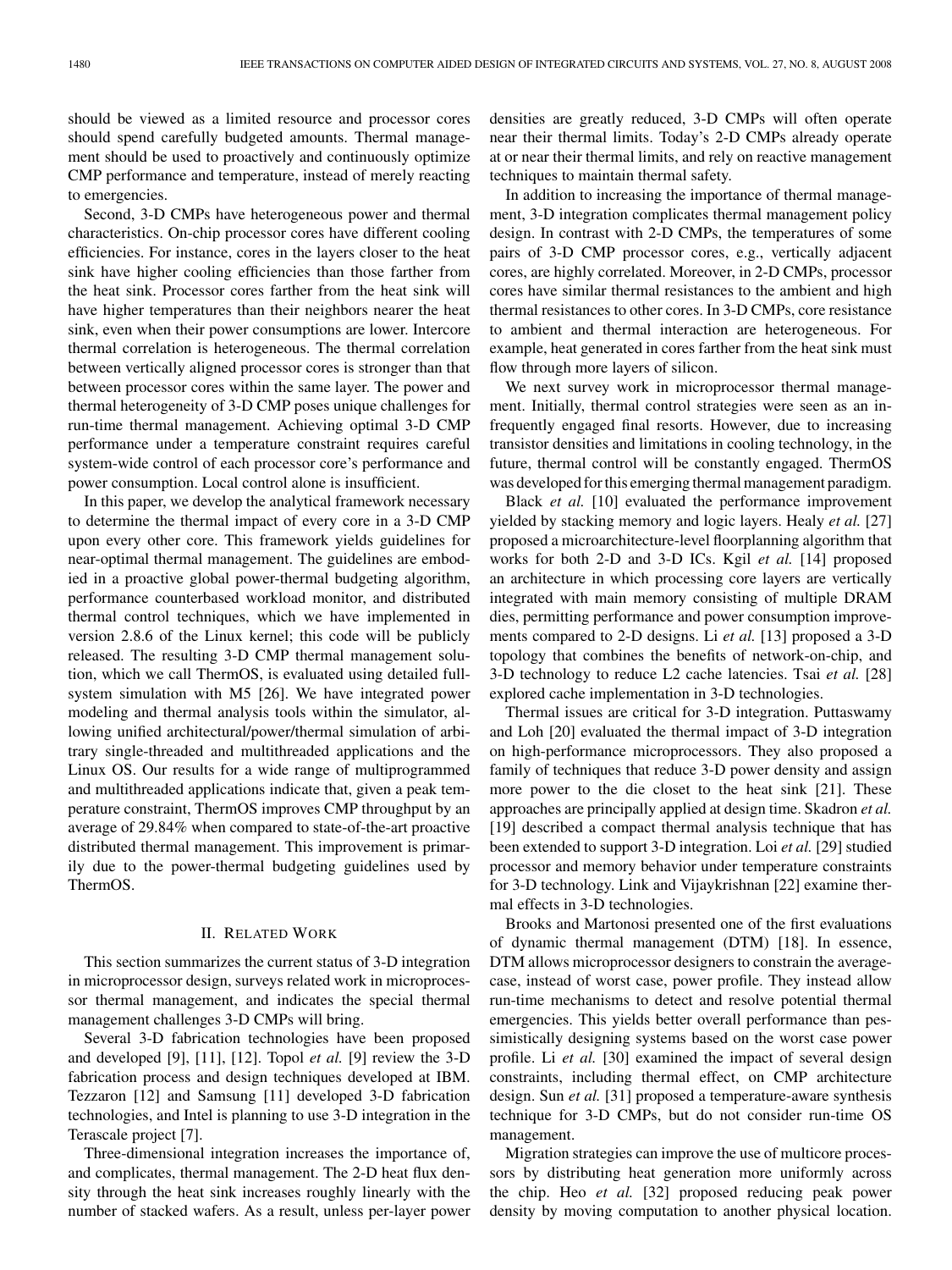Powell *et al.* [23] explored the benefit of OS thermal management for simultaneous multi-threading (SMT) and CMPs. They proposed the Heat and Run strategy, in which the OS coschedules and migrates SMT threads to maximize resource utilization before a thermal emergency arises and then migrates computation to an idle core. Kumar *et al.* [33] examined hardware–software thermal management that uses hardware performance counters to characterize thermal behavior and kernel support to schedule tasks. They evaluated their mechanism on a real system with SMT support and find significant benefits from considering system-level effects which cannot be accounted for with pure hardware techniques. We also take advantage of kernel scheduling and performance counters but also consider multicore management. Recent work by Park *et al.* [34] examined energy-performance tradeoffs in multithreaded applications.

This paper is most closely related to Donald's and Martonosi's [17] research on CMP thermal management using distributed control-theoretic core management and a global controller that guides migration. Both their thermal management technique and ThermOS are continuously engaged thermal management techniques. However, existing proactive thermal management techniques are not appropriate for CMPs with heterogeneous thermal environments, such as 3-D CMPs. Global guidance and power-thermal budgeting are particularly beneficial for 3-D CMPs. By matching core cooling characteristics, application features, and voltage levels, we can improve performance by limiting throttling and migration. We are the first to examine the impact of thermal heterogeneity on thermal management of 3-D architectures. We evaluate our proposed policies in a full system simulator. This experimental setup accounts for the overhead of DTM in the OS, including migration costs and context switches.

## III. HEAT FLOW IN 3-D CMPS

This section uses examples to explain the special thermal characteristics of 3-D CMPs and develop a mathematical model that will be used to derive the thermal management policies described in Section IV and validated in Section VI.

## *A. Introduction to Thermal Modeling*

Heat conduction within CMP chip and package can be modeled using Fourier heat flow analysis, which has been the standard method used by industry and academia for circuit-level and architecture-level IC chip–package thermal analysis during the past few decades [19], [35]–[37]. This method is analogous to Georg Simon Ohm's method of modeling electrical current.<sup>1</sup> Using Fourier heat flow analysis, heat flow is analogous to electrical current, and temperature is analogous to voltage. The CMP is virtually partitioned into numerous discrete blocks, as shown in Fig. 1. The thermal conductance of each block is a linear function of the conductivity of its material and its cross-sectional area divided by length; it is analogous to electrical conductance. Blocks also have heat capacities that



Fig. 1. Interlayer and intralayer thermal heterogeneity and dominance in 3-D CMPs.

are analogous to electrical capacitance. Therefore, an instantaneous change in heat generation results in a gradual change in temperature. As a result, the temperature profile of a CMP is essentially its power profile after applying a complicated  $RC$ filter. We will deal with this effect in detail in Section III-C. For a thermal model to be accurate, each block must be so small that the temperature within it is uniform. A fine-grained, and thus more accurate, model was used to validate ThermOS. However, for the sake of explanation, this section will describe the coarse-grained model shown in Fig. 1, in which each core is represented with a single thermal model element.

In 3-D CMPs fabricated from multiple stacked wafers, the thermal environment varies from layer to layer. Moreover, the intralayer and interlayer thermal relationships among CMP cores are heterogeneous. The rest of this section explains the impact of this heterogeneity on heat flow and builds the theoretical foundations for developing near-optimal 3-D CMP thermal management policies. This understanding is essential for proper thermal management of 3-D CMPs but no prior work is based on it.

*Homogeneous Intralayer Characteristics:* Fig. 1 shows a simplified heat conduction model for a pair of adjacent CMP cores on the same layer  $(J \text{ and } K)$  and a pair of adjacent CMP cores on different layers  $(I \text{ and } K)$  of a 3-D CMP. As shown in this figure, since the heat dissipation paths of Cores  $I$  and  $K$  are nearly identical, the thermal conductances of these two cores are nearly equal. In other words, processor cores within the same layer have similar cooling efficiencies.

*Heterogeneous Interlayer Characteristics:* In contrast to cores on the same layer, Cores  $I$  and  $K$  have different conductances to the ambient:  $g_{\text{hs}} = 0.82$  W/K for Core K and  $1/(1/g_{\text{hs}} + 1/g_{\text{inter}}) = 0.73$  W/K for Core I.<sup>2</sup> In addition, the

<sup>&</sup>lt;sup>1</sup> In fact, Ohm borrowed this model from Fourier, and it was initially proposed to model heat flow.

<sup>&</sup>lt;sup>2</sup>The thermal conductance values in this section are derived using a thermal analysis package developed by the coauthors [37], which constructs a finegrained 3-D CMP thermal model based on the material properties and physical structure of the chip–package configuration described in Section V-A2, Tables III and IV. For the sake of explanation, coarse-grained thermal model with compact equations are used in this section to simplify the explanation of fundamental 3-D CMP thermal properties.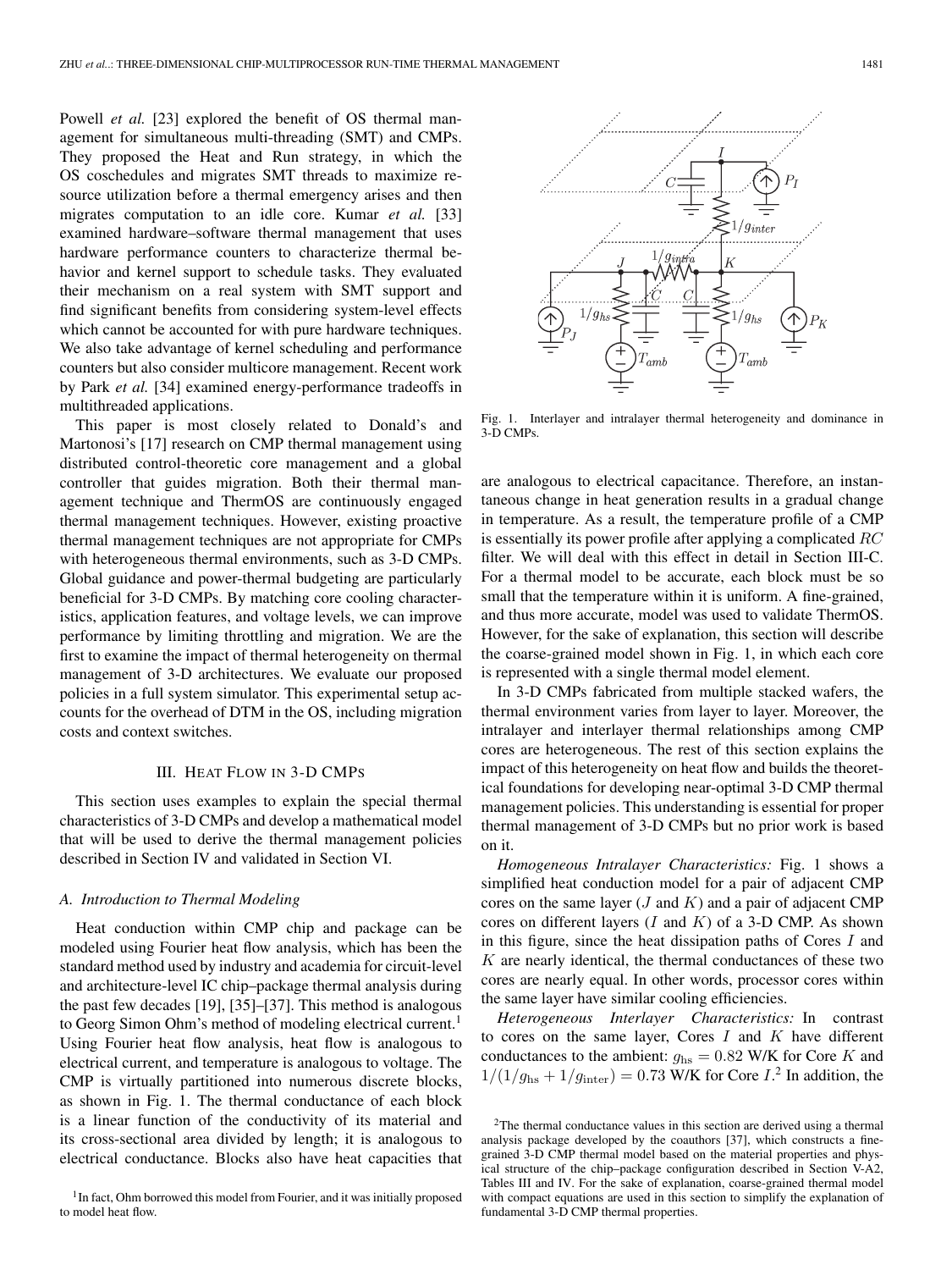steady state temperature of Core I is always higher than that of Core  $K$ , even if Core  $I$  has a lower power consumption. The following equations formalize this effect, which we refer to as *thermal dominance*. Neglecting the limited intralayer heat flow

$$
T_K = T_{\rm amb} + (P_K + P_I)/g_{\rm hs}
$$
 (1)

$$
T_I = T_K + P_I/g_{\text{inter}}
$$
  
=  $T_{\text{amb}} + (P_K + P_I)/g_{\text{hs}} + P_I/g_{\text{inter}}$  (2)

where  $T_K$  and  $T_I$  are the temperatures of Cores K and I,  $T_{\text{amb}}$  is the ambient temperature,  $P_K$  and  $P_I$  are the power consumptions of Cores  $K$  and  $I$ ,  $g_{\text{hs}}$  is the thermal conductance from Core  $K$  to the ambient through the cooling solution, and ginter is the interlayer thermal conductance between Cores I and K. In addition to Core I thermally dominating Core  $K$ , it also has a higher total resistance to the ambient, i.e., it has a lower *cooling efficiency*. As a result, a unit of power consumption on Core  $I$  will have at least as great an impact on temperature as a unit of power consumption on Core J or K.

*Thermal Coupling:* The thermal conductance between J and  $K$  ( $g_{\text{intra}}$ ) is approximately 0.41 W/K. Heat can flow between Cores  $J$  and  $K$ . As a result, the power consumption of one can influence the temperature of the other. However, this thermal coupling is relatively minor compared to that between vertically aligned cores. The thermal conductance between Cores I and K ( $g_{\text{inter}}$ ) is approximately 6.67 W/K, almost  $16 \times g_{\text{intra}}$ . The large interface area between Cores  $I$  and  $K$  results in a high thermal conductance, despite the interposed high thermal resistivity (but thin, and therefore low resistance)  $10$ - $\mu$ m polyimide bonding layer.

*Summary and Open Questions:* At this point, we can draw some qualitative conclusions. The temperatures of vertically aligned cores are highly correlated, relative to the temperatures of horizontally adjacent cores. Cores farther from the heat sink have higher temperatures than their neighbors closer to the heat sink. In addition, the temperature impact of a unit of power dissipation will be at least as high for Core I as for Cores J and K, due to their differing thermal conductances to the ambient. However, a few questions remain.

- 1) How can we use this knowledge of thermal environment heterogeneity to guide the development of a CMP thermal management algorithm?
- 2) What is the impact of the power consumption of each core upon all other cores in the system?

We will now introduce a general analytical framework that answers these questions.

## *B. Three-Dimensional CMP Heat Flow Analytical Framework*

In this section, we formulate the problem of determining the impact of a unit change in power consumption for any given processor core upon the temperatures of all other cores. This formulation provides the theoretical foundation for determining the principals of near-optimal thermal management. We can represent the thermal characteristics of a 3-D CMP using the following notation, which follows naturally from the heat conduction analysis ideas discussed in Section III-A:

$$
\mathbf{C}\frac{dT(t)}{dt} + \mathbf{A}T(t) = Pu(t).
$$
 (3)

In this equation, given a system of  $N$  thermal elements,  $C$  is a an  $N \times N$  matrix with thermal element heat capacities along the diagonal and zeros elsewhere,  $T$  is a length  $N$  thermal element temperature vector, t is time, **A** is an  $N \times N$  matrix containing the thermal conductances of adjacent elements at the corresponding row–column intersections and zeros elsewhere, P is a length N thermal element power vector, and  $u(t)$  is a step function that changes from 0 to 1 at time  $t$ . In addition, matrix  $A = L<sup>T</sup>KL$ , where L is a Laplacian matrix and K is a diagonal matrix containing the thermal conductances of adjacent thermal elements. Given an IC chip–package partition with  $N$  connected thermal elements plus a ground element that models the ambient temperature, matrix A is full rank or nonsingular [38]. The impact of the  $CdT(t)/dt$  term will be explained in detail in Section III-C. In order to ease explanation, neglect C, then solve  $(3)$  for T as follows:

$$
T = P\mathbf{A}^{-1}.\tag{4}
$$

This leads to an interesting observation:  $A^{-1}$  gives the thermal impact of unit changes in power consumption. It is conventionally referred to as the thermal resistance matrix [39], but it would be better to view it as a thermal impact matrix. In order to determine the thermal impact of one core's power consumption on another core's temperature, we need only consider the value in the corresponding row–column intersection in  $A^{-1}$ . Let us assume that Core I is currently the hottest in the CMP.  $\zeta_{ii}$  is the thermal impact coefficient for thermal i due to j. This value indicates the change in the temperature for element  $i$  as a consequence of a unit change in power consumption for element  $j$ . To determine the impact of power consumed in Cores  $J$  and  $K$  upon Core  $I$ 's temperature, we need only consider the thermal impact coefficients in row I in  $A^{-1}$ , i.e.,  $[\zeta_{I,I}, \zeta_{I,J}, \zeta_{I,K}]$ . Thus

$$
T_I = P_I \times \zeta_{I,I} + P_J \times \zeta_{I,J} + P_K \times \zeta_{I,K}.
$$
 (5)

The thermal impact matrix will be used extensively in Section IV to develop thermal management guidelines. It also gives us a new view of thermal heterogeneity in 3-D CMPs. For a representative stacked-wafer 3-D CMP design, the  $\zeta$  value for vertically adjacent cores is 1.22 K/W and the  $\zeta$  value for laterally adjacent cores is 0.39 K/W, yielding a thermal impact ratio of 3.12 for the two cases.

# *C. Power Model, Dynamic Thermal Analysis, and Modeling Granularity*

In the previous sections, we made a number of simplifying assumptions about the thermal environment in order to ease explanation. Our actual analysis and thermal management implementation relaxes many of these assumptions for greater accuracy. We now expound on our thermal model.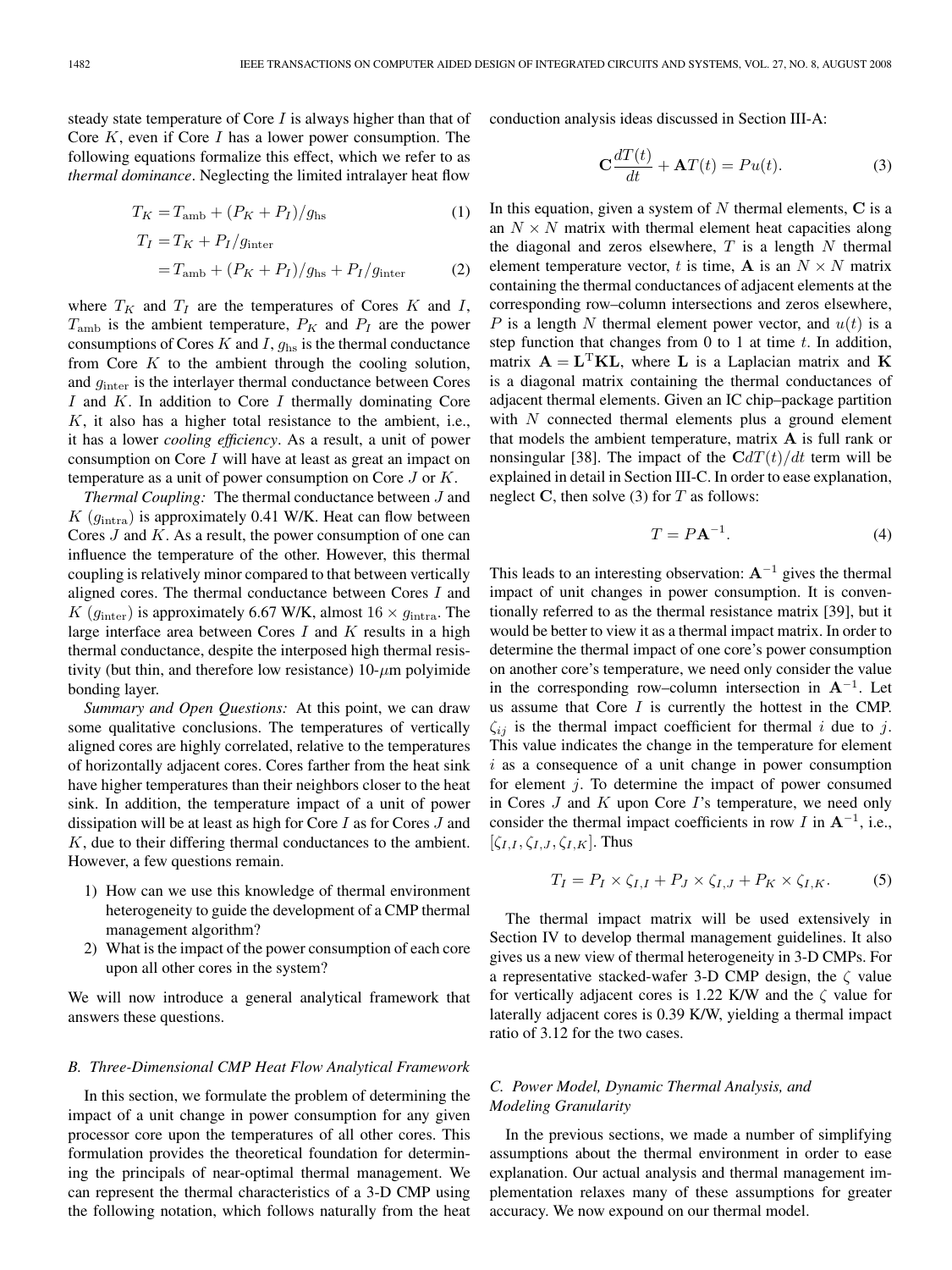In order to determine thermal profile, the power profile must first be known. We model both dynamic power consumption and leakage power consumption [40]. Dependence on voltage, switching activity, capacitance, and temperature are considered. These equations are used together with a Wattch-based EV6 power model [41] to determine the power consumption distribution among architectural units. The power distributions of real multiprogrammed and multithreaded workloads on CMPs may be spatially and temporally heterogeneous. The proposed modeling approach allows us to capture the impact of workload heterogeneity on power and thermal profiles.

As explained in Section III-B, the thermal analysis of real ICs must consider heat capacity  $(C)$  as well as thermal conductance, i.e., transient analysis is necessary. The thermal analysis infrastructure we use in architectural–thermal simulation captures these effects using a frequency-domain moment matching analysis technique. Our online thermal management technique continuously adjusts its behavior based on thermal sensor readings. Prior sections assumed that each CMP core is represented by a single thermal element to simplify explanation. In reality, our analysis infrastructure is capable of dividing each CMP core into numerous 3-D thermal elements to permit accurate temperature estimation.

Heat capacity plays a role in thermal modeling and management. Considering transient effects complicates the power and thermal analysis infrastructure. Fortunately, heat capacity limits the rate of temperature change, i.e., the maximum temperature change of a CMP core in a given time interval is limited by the RC thermal time constant of the core and the maximum power consumption change. Although we used a thermal analysis infrastructure that considers transient thermal effects in detail, the proposed thermal management technique is designed to react to transient thermal effects by periodically adapting its behavior based on temperatures measured with thermal sensors or estimated using run-time thermal models.

#### IV. THREE-DIMENSIONAL CMP THERMAL MANAGEMENT

In this section, we investigate the 3-D CMP run-time thermal management problem and propose efficient management techniques. Given a 3-D CMP with  $N$  on-chip processor cores, our goal is to maximize the CMP throughput under run-time thermal constraints. CMP throughput is defined as the total number of instructions executed by the CMP per second

$$
CMP\_IPS = \sum_{i=0}^{N-1} IPC_i \times f_i
$$
 (6)

where  $IPC_i$  and  $f_i$  are the run-time instructions per cycle and frequency of Core i.

Run-time thermal safety requires that

$$
\forall_{i=0}^{N-1} T_i \le T_{\text{MAX}} \tag{7}
$$

i.e., the temperature of each processor core cannot exceed the maximum safe temperature:  $T_{MAX}$ .

In the following sections, we analyze the thermal management problem for 3-D CMPs and determine the policies necessary for performance optimization under temperature constraints. This paper will be used to guide the development of our run-time thermal management techniques.

# *A. Conditions Required for Optimal 3-D CMP Thermal Management and Derivations of Resulting Policy Guidelines*

This section derives performance optimization guidelines. The central theme is to optimize the performance of CMP cores under a constraint on peak temperature during workload assignment and power-thermal budgeting.

*Observation:* To maximize CMP throughput, processor cores should operate at different voltages and frequencies due to heterogeneous processor core thermal characteristics and heterogeneous run-time workloads.

As described in Section III-A, processor cores in a 3-D CMP are thermally correlated. The temperature of each Core  $i$ , is affected by the power consumptions of all cores, as follows:

$$
T_i = \sum_{j=0}^{N-1} \zeta_{i,j} \times p_j \le T_{\text{MAX}}
$$
 (8)

where  $T_i$  is the temperature of processor Core *i*;  $\zeta_{i,j}$ ,  $\{i,j\} \in$  $[0, N - 1]$  is an intercore thermal impact coefficient, which indicates the impact of a unit power consumption of Core  $j$  on the temperature of Core i;  $p_j$  is Core j's power consumption; and N is the number of processor cores of the CMP.

We would like to guide migration of tasks among cores, and budget power to cores, in order to optimize CMP throughput under a temperature constraint. To facilitate developing the necessary guidelines, we introduce the concept of thermal impact per performance gain TIP

$$
\text{TIP}_{i,j}^f = \frac{dT_i}{df_j}, \quad \text{TIP}_{i,j}^{\text{IPC}} = \frac{dT_i}{d\text{IPC}_j}.
$$
 (9)

 $TIP_{i,j}$  indicates the thermal impact on processor Core i due to the increase in Core  $j$ 's performance, by either increasing its frequency and voltage, and/or assign a high IPC job to this core. Intuitively, TIP is the thermal cost per unit increase in processor core performance. It can be viewed as the inverse of a core's thermal efficiency. Subject to a temperature bound, maximizing CMP performance thus requires that all the processor cores achieve the same thermal impact per performance improvement on the maximum-temperature core, that is

$$
\text{TIP}_{i,0}^{f,\text{IPC}} \equiv \text{TIP}_{i,1}^{f,\text{IPC}} \equiv \dots \equiv \text{TIP}_{i,N-1}^{f,\text{IPC}}.
$$
 (10)

Note that the impact on  $T_i$  due to the power consumption of core j is  $\zeta_{i,j}P_j$ . Given that dynamic power consumption,  $P_j =$  $\xi_j V_j^2 f_j$  (where  $V_j$  and  $f_j$  are the supply voltage and frequency of Core j),  $V_j \propto f_j^{\beta}$ , and  $\beta \approx 1$  [42];  $\xi_j$  is Core j's run-time switching activity multiplied the capacitance of the switched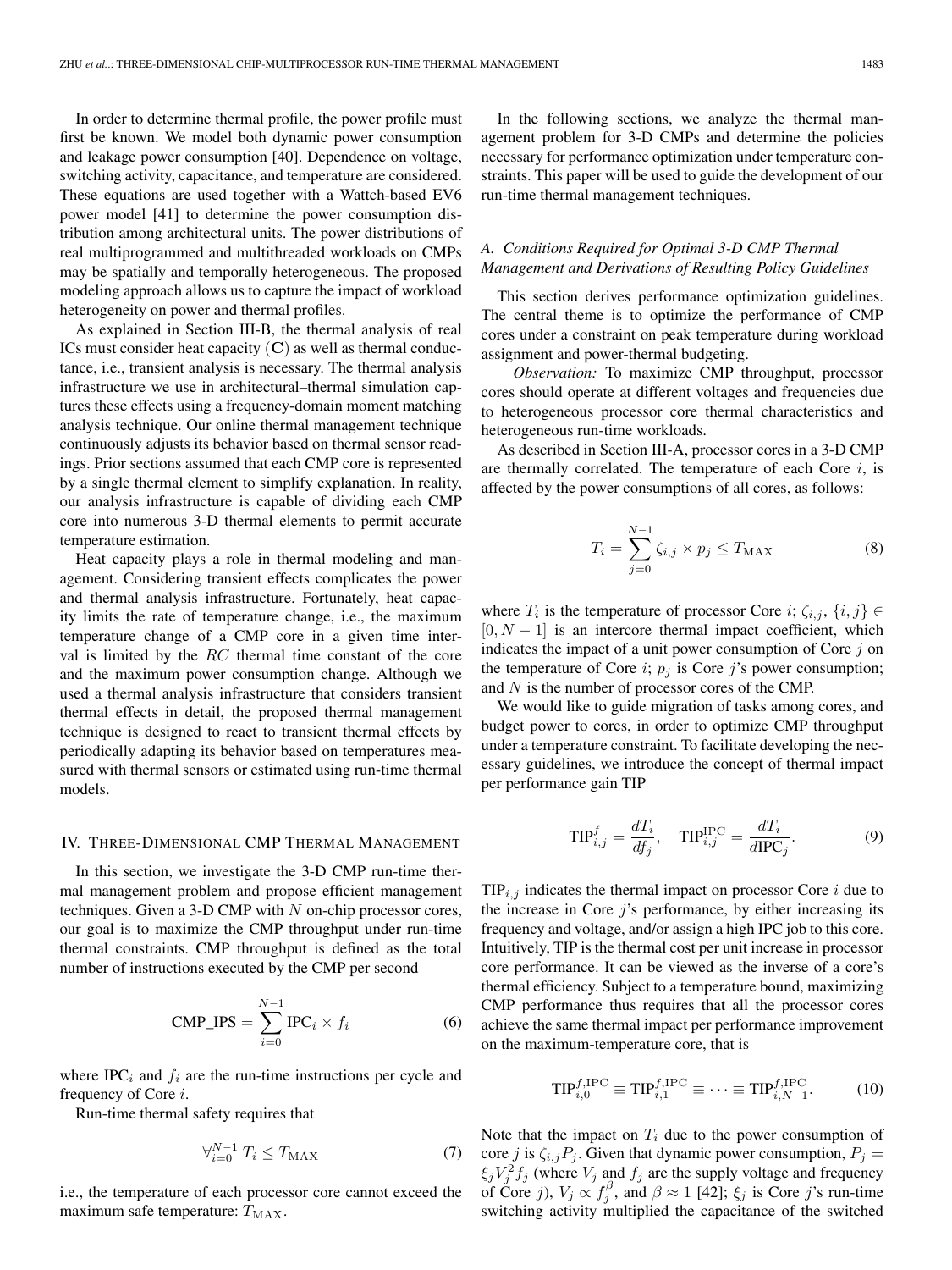nodes (which is approximately linearly proportional to the IPC of the job running in Core  $j$ ), then

$$
\zeta_{i,0} f_0^{2\beta+1} \equiv \zeta_{i,1} f_1^{2\beta+1} \equiv \dots \equiv \zeta_{i,N-1} f_{N-1}^{2\beta+1}
$$
  

$$
\zeta_{i,0} \xi_0 f_0^{2\beta} \equiv \zeta_{i,1} \xi_1 f_1^{2\beta} \equiv \dots \equiv \zeta_{i,N-1} \xi_{N-1} f_{N-1}^{2\beta}. \tag{11}
$$

This result indicates that processor cores with heterogeneous power and thermal characteristics, i.e., different power-thermal impact coefficients  $\zeta_{i,j}$  running jobs with different IPCs should be clocked at different frequencies. A similar conclusion can be drawn when both dynamic and leakage power variants are considered.

As shown in Section III-A, the interlayer and intralayer thermal characteristics of 3-D CMPs show distinct differences. This leads to different thermal management policies for interlayer and intralayer processor cores. In the following sections, we determine the conditions required for optimal 3-D CMP thermal management and derive the resulting policy guidelines.

*1) Interlayer Power-Thermal Budgeting and Workload Assignment:* Interlayer processor cores have heterogeneous thermal characteristics. In addition, vertically aligned cores have strongly correlated temperatures. We now derive heterogeneityaware guidelines for power-thermal budgeting and workload assignment among vertically aligned cores.

*Guideline I:* To maximize CMP throughput, the thermal efficiencies of vertically aligned processor cores should be optimized under the thermal constraint, i.e., the voltage and frequency assignment among vertically aligned processor cores should follow  $(8)$ – $(11)$ .

As shown in Section III-A, among each group of vertically aligned processor cores, the Core  $i$  farthest from the heat sink is thermally dominant, i.e., it has the highest temperature and also the lowest cooling efficiency. Therefore, given the thermal constraint for processor Core *i*, i.e.,  $T_i \leq T_{MAX}$ , the performance-optimal voltage and frequency setup produced by (8)–(11) also guarantees the thermal safety for other vertically aligned processor cores. In other words, (8)–(11) provide the performance-optimal power-thermal budget policy for vertically aligned processor cores. Considering Cores I and K in Fig. 1

$$
\zeta_I(=1/g_{\text{inter}}+1/g_{\text{hs}}) > \zeta_K(=1/g_{\text{hs}}),
$$
  
and 
$$
T_I(=\zeta_I \times P_I + \zeta_K \times P_K) > T_K(=\zeta_K \times P_I + \zeta_K \times P_K).
$$

Equations (8)–(11) yield  $f_I/f_K = ((IPC_K \times \zeta_K)/(IPC_I \times$  $\zeta_I$ ))<sup>1/2 $\beta$ </sup>. Given homogeneous workload assignment, i.e.,  $IPC_K \equiv IPC_K$ , this implies that  $f_K > f_I$ , i.e., to optimize CMP throughput, the processor core with higher cooling efficiency should be clocked at a higher frequency.

*Guideline II:* Given jobs with different IPCs, the maximal CMP throughput can only be achieved by maximizing the IPC heterogeneity during workload distribution. To maximize throughput, jobs with higher IPCs should be assigned to cores with higher thermal efficiencies.

This guideline indicates how to distribute run-time workload among vertically aligned processor cores. We will again use Fig. 1 to illustrate the reason for this guideline. Given a temperature constraint  $T_{MAX}$  and an arbitrary workload assignment with Core I's IPC equal to IPC<sub>I</sub> and Core K's IPC equal to IPC<sub>K</sub>,  $(8)$ – $(11)$  yield the following performance-optimal power and thermal budget assignment under the given workload distribution:

$$
f_I = f_K \times \left(\frac{\text{IPC}_K \times \zeta_K}{\text{IPC}_I \times \zeta_I}\right)^{\frac{1}{2\beta}}
$$
(12)

$$
f_K = \left(\frac{T_{\text{MAX}}}{\zeta_K \times \text{IPC}_K \left(1 + \left(\frac{\zeta_K \times \text{IPC}_K}{\zeta_I \times \text{IPC}_I}\right)^{\frac{1}{2\beta}}\right)}\right)^{\frac{1}{2\beta + 1}}.
$$
 (13)

Next, we switch the workload between Core  $I$  and Core  $K$ , (8)–(11) yield the following performance-optimal power and thermal budget assignment for the new distribution:

$$
f'_I = f'_K \times \left(\frac{\text{IPC}_I \times \zeta_K}{\text{IPC}_K \times \zeta_I}\right)^{\frac{1}{2\beta}}
$$
(14)

$$
f'_{K} = \left(\frac{T_{\text{MAX}}}{\zeta_{K} \times \text{IPC}_{I} \left(1 + \left(\frac{\zeta_{K} \times \text{IPC}_{I}}{\zeta_{I} \times \text{IPC}_{K}}\right)^{\frac{1}{2\beta}}\right)}\right)^{\frac{1}{2\beta + 1}}.
$$
 (15)

Then, simple calculation can show that difference in the CMP throughput between these two workload distributions

$$
(\text{IPC}_I \times f_I + \text{IPC}_K \times f_K) - (\text{IPC}_K \times f'_I + \text{IPC}_I \times f'_K)
$$
  
\n
$$
\geq 0 \iff \text{IPC}_I \leq \text{IPC}_K. \tag{16}
$$

In other words, assigning jobs with higher IPCs to cores with higher thermal efficiencies yields higher overall throughput under the same temperature constraint.

*2) Intralayer Power-Thermal Budgeting:* Intralayer cores have mostly homogeneous thermal characteristics with almost identical cooling efficiencies (see Section III-A), i.e.,  $\zeta_{i,i} \approx$  $\zeta_{i,j}$ , when Core i and Core j are in the same layer. In addition, the intercore thermal impact is significantly lower than the self-power-thermal impact of each core, i.e.,  $\zeta_{i,i} \gg \zeta_{i,j}$ , when  $i \neq j$ . We derive the following policies for intralayer powerthermal budgeting and workload assignment.

*Guideline III:* To maximize aggregate CMP frequency or instruction throughput, power-thermal budget and workload should be balanced among intralayer processor cores.

Consider two intralayer processor cores J and K with  $\zeta_{J,J} \equiv$  $\zeta_{K,K} \gg \zeta_{J,K} \equiv \zeta_{K,J}$ . The temperature of each core depends mainly on its own power consumption, i.e.,  $T_J \approx \zeta_{J,J} \times P_J$ and  $T_K \approx \zeta_{K,K} \times P_K$  (steady state). Given thermal constraint  $T_J$ ,  $T_K \leq T_{\text{MAX}}$ , performance optimization yields  $P_J \equiv P_K$ and  $TIP_J \equiv TIP_K$ , i.e., both cores should be clocked at the same frequency and execute workload with the same IPC. This guideline can also be motivated as follows. Assume both cores are assigned the same voltage V, frequency f, and workload ( $\xi$ and IPC). Therefore,  $T_J \equiv T_K$ . Next, by adjusting the workload assignment, we increase the IPCs of the jobs assigned to one core and decrease the IPCs of the jobs assigned to another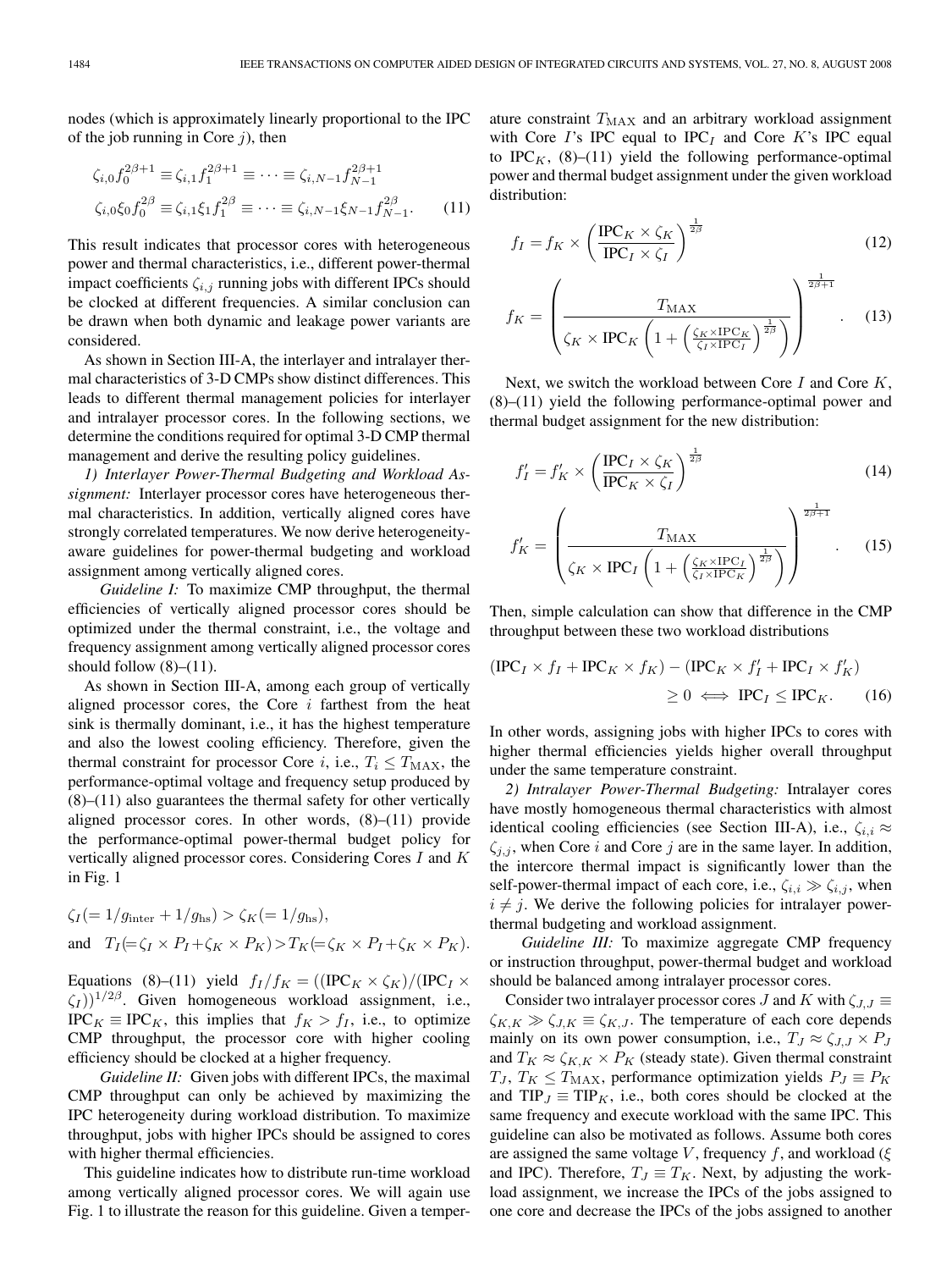

Fig. 2. ThermOS: 3-D CMP run-time thermal management.

core. Since  $\zeta_{J,J}, \zeta_{K,K} \gg \zeta_{J,K}, \zeta_{J,K}$ , the temperature of one of the cores increases and the peak temperature of these two cores increases. As a result, frequency reduction and performance degradation are required to meet temperature constraints.

#### *B. ThermOS: 3-D CMP Thermal Management*

Based on the thermal management guidelines developed in Section IV-A, we have developed ThermOS, a unified hardware and OS thermal management solution to maximize thermally safe for 3-D CMP performance. As shown in Fig. 2 and Table I, ThermOS consists of hardware-based temperature–workload monitoring and distributed run-time thermal management built into a 3-D CMP microarchitecture, as well as a temperatureaware Linux kernel equipped for global power-thermal budgeting and distributed temperature-aware workload migration. ThermOS is a proactive continuously engaged solution designed to handle 3-D CMP power-thermal heterogeneities, distribute run-time workload, and manage the limited powerthermal budget to optimize performance under temperature constraint. Our ThermOS is built upon the Linux 2.6.8 kernel. The 2.6 kernel is presently the latest stable version. It has an  $O(1)$  time complexity scheduler. Our temperature-aware scheduling algorithm maintains the same time complexity. Table I summarizes the proposed offline, run-time, and hardware management techniques.

*1) Temperature Monitoring:* ThermOS gathers CMP temperature profiles at run-time, which are used to guide temperature-aware workload migration as well as powerthermal budgeting. Either thermal sensors or online thermal analysis may be used for online temperature monitoring. Thermal sensors have been widely used in high-performance microprocessors [1], [43]. Efficient software-based online thermal analysis techniques have also been developed [19].

*2) Workload Monitoring:* In addition to CMP thermal profile, ThermOS gathers run-time performance and power characteristics to guide job migration as well as power-thermal budgeting. A processor core's activity factor is a function of the capacitances of its functional units and the corresponding runtime activity factors resulting from its workload. Most modern processors provide hardware performance counters for monitoring specific events [1], [44]. These performance counters can be used to inform accurate and efficient regression-based run-time performance and power models [33], [45]. ThermOS uses this technique for linear regression estimation of run-time processor core activity factors. The model was developed offline and integrated with the OS. During execution, each processor core's

hardware performance counter values are gathered periodically when triggered by OS timer interrupts (every 1 ms in Linux 2.6.8 kernel). These performance counter values are used for run-time workload activity and IPC estimation.

*3) Distributed Thermal-Aware Workload Migration:* ThermOS contains a distributed online workload migration technique to support performance optimization. The proposed technique follows the guidelines derived in Section IV-A and carefully handles 3-D CMP interlayer thermal heterogeneity and run-time workload heterogeneity. ThermOS uses a distributed approach that swaps jobs with high IPCs to processor cores with higher thermal efficiencies.

Consider two vertically adjacent processor cores: Core I and Core  $K$ . Assume Core  $K$  has higher cooling efficiency than Core I. To optimize instruction throughput, ThermOS compares the jobs stored in each processor core's job queue. It first identifies the lowest IPC job (IPCMIN $_K$ ) on core K and the highest IPC job (IPCMAX<sub>I</sub>) on Core I. If IPCMIN $_K$  <  $IPCMAX<sub>I</sub>$ , ThermOS swaps the corresponding jobs. Intralayer thermal heterogeneity and thermal correlation are small. Therefore, ThermOS balances the intralayer IPC distribution to optimize instruction throughput. Average IPCs of jobs on horizontally adjacent cores are compared. If appropriate, they are swapped to further balance the distribution. The proposed distributed thermal-aware workload migration technique has been integrated within the default Linux kernel workload balancing policy. In the current implementation, workload migration occurs every 20 ms.

*4) Global Power-Thermal Budgeting:* ThermOS dynamically adjusts the power-thermal budgets of processor cores to optimize 3-D CMP performance. Following the guidelines in Section IV-A, ThermOS balances the power-thermal budget assignment among processor cores in the same layer. Equations  $(8)$ – $(11)$  are used to guide interlayer power-thermal budgeting. The leakage-temperature dependence introduces temperature variables on both sides of (10). Solving this equation requires numerical iteration and detailed chippackage thermal analysis, which are computationally intensive. To minimize run-time overhead, we have developed a hybrid offline/online budgeting technique.

Given the switching activity (or IPC) range of the workload, the optimal voltage and frequency settings for vertically aligned processor cores are precomputed. The offline component of the budgeting algorithm is iterative. During each iteration, based on the IPC and the switching activity of each processor core,  $(8)$ – $(11)$  are used to determine the optimal processor core power-thermal budgets. Thermal analysis is then used to estimate the 3-D CMP thermal profile and update the leakage power profile estimate. This process iterates until the chippackage thermal profile converges, subject to feedback from temperature-dependent leakage power consumption. The final voltage and frequency configurations are stored in a lookup table for efficient use during online power-thermal budgeting. Given that the number of processor layers is  $L$  and the number of activity factor settings is n, the lookup table has  $n<sup>L</sup>$ entries. Increasing  $n$ , i.e., the resolution of the activity factor index, improves performance but increases storage overhead, as demonstrated in Section VI-D2. In ThermOS, run-time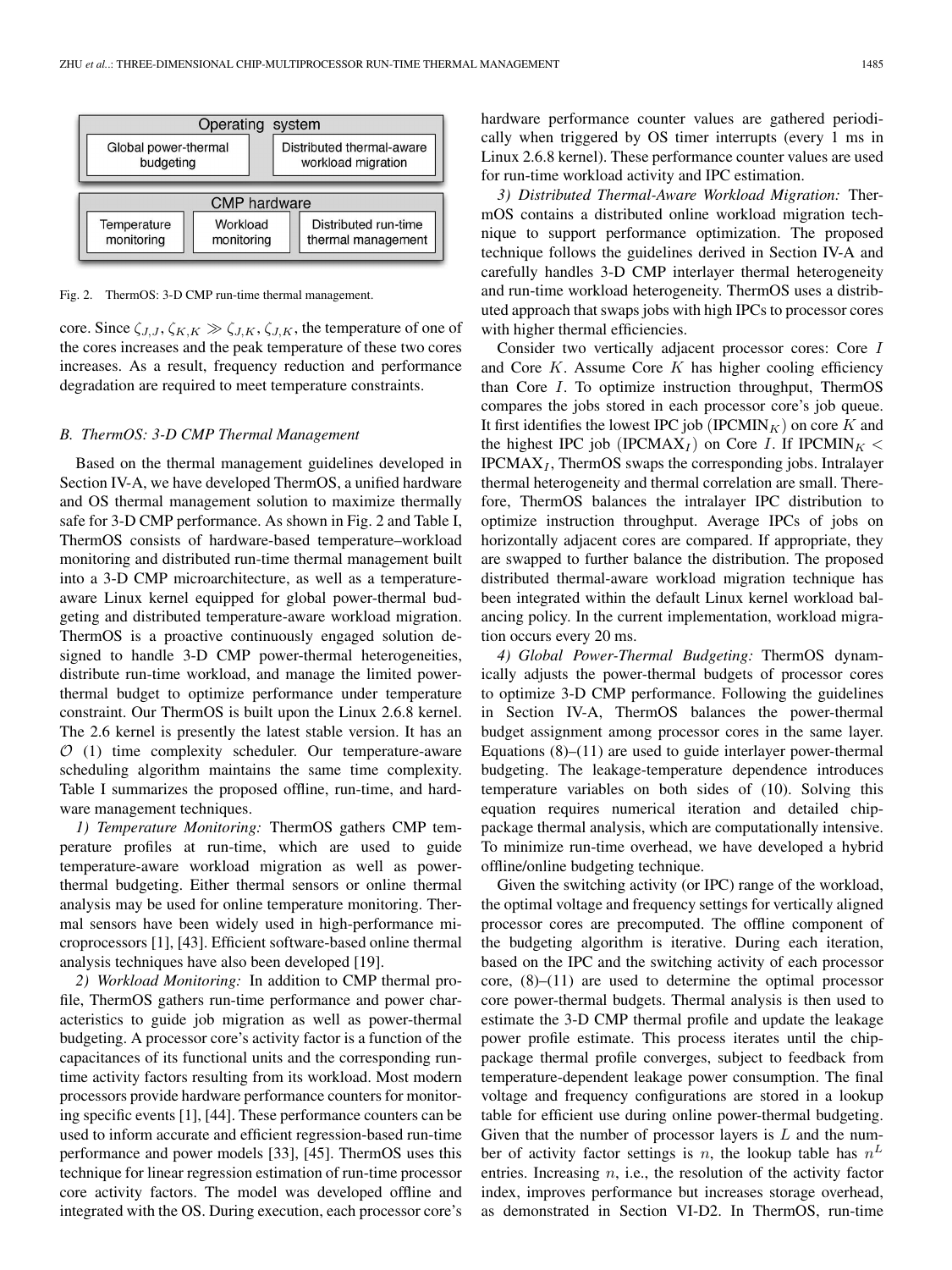| Offline<br>computation |                                 |                  | Given the activity factor range of on-chip processor core, derive the look-up table, which                               |  |
|------------------------|---------------------------------|------------------|--------------------------------------------------------------------------------------------------------------------------|--|
|                        |                                 |                  | contains the optimal voltages and frequencies yielded by Equations 8–11.                                                 |  |
| Online                 | OS.                             | rebalance tick() | Invoke cluster opt() and group opt() at the beginning of each workload migration time interval (every $20 \text{ ms}$ ). |  |
|                        |                                 | cluster $opt()$  | Conduct inter-layer migration according to Guideline II.                                                                 |  |
|                        | group opt()<br>scheduler tick() |                  | Conduct intra-layer migration according to Guideline III.                                                                |  |
|                        |                                 |                  | 1) Monitor the activity factors of run-time processes using hardware performance counters.                               |  |
|                        |                                 |                  | 2) Determine the global power-thermal budgeting using run-time table lookup.                                             |  |
|                        | Hardware                        | Local DVFS       | Proactive distributed DVFS based on global guidance and local variation.                                                 |  |
|                        |                                 | Local clock      | Reactive distributed clock throttling to guarantee thermal safety.                                                       |  |

TABLE I THERMOS IMPLEMENTATION

TABLE II DVFS AND CLOCK THROTTLING COMPARISON

|                  | Area overhead | Response | Performance impact |
|------------------|---------------|----------|--------------------|
| <b>DVFS</b>      | High          | Slow     | Low                |
| Clock throttling | .OW           | Fast     | High               |

power-thermal budgeting is implemented in the Linux kernel and invoked periodically. Periods ranging from 1 to 100 ms are currently supported.

*5) Distributed Run-Time Thermal Management:* ThermOS uses distributed run-time thermal management to honor the power and thermal budgets described in Section IV-B4 and adhere to a temperature constraint. Periodically, each processor core adjusts its voltage and frequency based on its assigned power-thermal budget. However, transient variations may not be immediately detected by the OS. In order to honor the temperature constraint, ThermOS uses local dynamic voltage and frequency scaling (DVFS) and clock throttling to react to transient variation with lower latency than global powerthermal budgeting. Table II compares these two widely used power management techniques. DVFS has high area overhead, mainly due to complex power supply circuitry and the need of off-chip capacitors and inductors for each independent voltage domain. It also has a higher response latency than clock throttling. For modern high-performance microprocessors equipped with DVFS, the voltage transition rate is in the range of 10 mV/ $\mu$ s [46]. Clock throttling, on the other hand, has low area overhead and low latency. However, DVFS has less performance impact per unit power reduction than clock throttling, thanks to the superlinear dependence of power on voltage. Note that most modern high-performance processors already support DVFS. We are proposing to use this existing DVFS hardware to the best effect. In ThermOS, local DVFS continuously tracks temperature changes and clock throttling is used as a final defense to guarantee thermal safety.

#### V. EXPERIMENTAL SETUP

This section describes the experimental setup used to evaluate the proposed 3-D CMP DTM techniques. We describe our simulation and OS infrastructure, 3-D chip and package models, and benchmark suites.

# *A. Infrastructure*

Performance and temperature estimation for 3-D CMP architectures is challenging. Estimating spatial and temporal thermal profiles requires time-varying power profiles. This, in turn, requires timing and power analysis. To accurately estimate the run-time characteristics of 3-D CMPs, we developed a fullsystem out-of-order multiprocessor simulation environment with integrated processor performance, power, and thermal models.

*1) Full-System Simulation Setup:* We use the M5 Full System Simulator [26]. M5 provides a detailed cycle-accurate outof-order simulation mode and a faster functional simulation mode. We use a combination of full-system checkpoints and the functional simulation mode to boot the system and fastforward past the initialization portion of our benchmarks. We then switch to detailed simulation mode to evaluate thermal and performance characteristics.

We added a Wattch-based EV6 power model to M5 [41], scaled to a 90-nm process. Our cache power model is based on CACTI [47]. Static power consumption was estimated using an area-based temperature-sensitive leakage model [48]. A 3-D frequency-domain dynamic thermal analysis package was used [37]. Each active layer was modeled using numerous thermal elements.

*2) Processor Architecture:* There are two ways to stack device layers: face-to-face and face-to-back. For designs with more than two layers, face-to-back bonding decreases worst case interwafer via delay. We evaluate a three-layer frontto-back CMP structure. As shown in Fig. 3, there are eight Alpha 21264 microprocessor cores in the top two layers. Each layer contains four microprocessor cores. Layers are connected with polyimide glue. There is 50  $\mu$ m of thermal grease between the heat sink and die. Parameters for thermal grease and interface material follow Samson *et al.* [49].

Each processor core has 32 KB L1 data cache and 64 KB L1 instruction cache. There is a 16-MB-shared L2 cache on Layer 2 and 1024 MB of main memory. A 90-nm technology is modeled. Details can be found in the Tables III and IV.

We have accounted for interlayer vias in the thermal model in the following way. The via density in a region follows  $\rho_{\text{via}} =$  $nA_{\text{via}}/(wh)$  where n is the number of vias in the region,  $A_{\text{via}}$  is the cross-sectional area of each via,  $w$  is the width of the region, and  $h$  is the height of the region. The relationship between via density and effective vertical thermal conductivity follows:

$$
K_{\text{eff}} = \rho_{\text{via}} K_{\text{via}} + (1 - \rho_{\text{via}}) K_{\text{layer}} \tag{17}
$$

where  $K_{via}$  is the thermal conductivity of the via material and  $K_{\text{layer}}$  is thermal conductivity of the region without any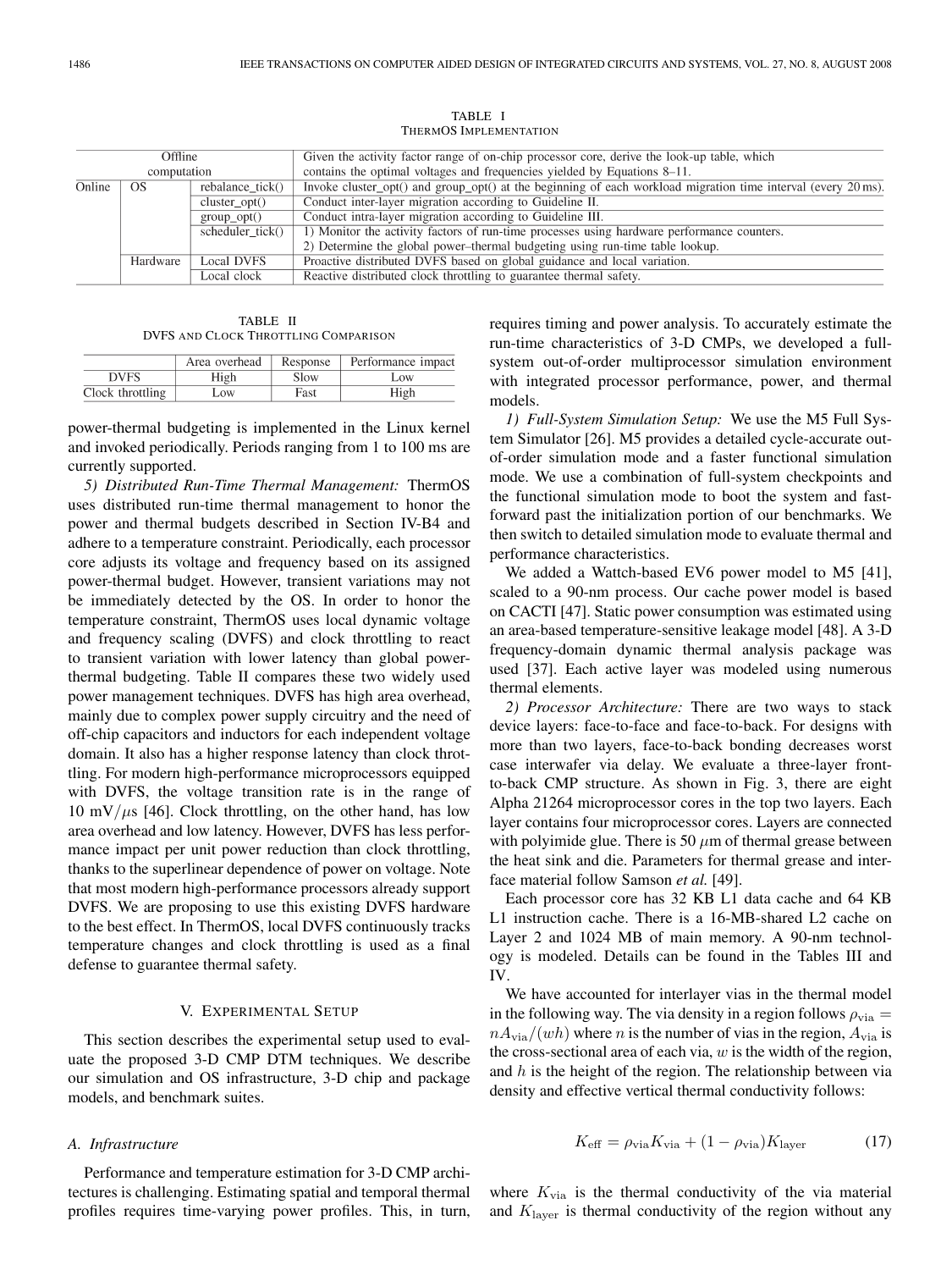

Fig. 3. (a) (Left) Comparison of face-to-face and (right) face-to-back configurations for two stacked dies, (b) 3-D three stacked die floorplan used in this paper, and (c) 3-D CMP chip-package thermal modeling.

TABLE III DESIGN PARAMETERS FOR ALPHA 21264

| Alpha 21264 Configuration (90 nm) |                                                                  |  |  |  |
|-----------------------------------|------------------------------------------------------------------|--|--|--|
| Die size                          | $4.56 \times 4.56$ mm <sup>2</sup>                               |  |  |  |
| Frequency and Voltage             | 2 GHz, 1.2 V<br>64 entries<br>4IXU, 2FPU, 1BPU<br>80 GPR, 72 FPR |  |  |  |
| <b>Instruction Queue</b>          |                                                                  |  |  |  |
| <b>Functional Units</b>           |                                                                  |  |  |  |
| <b>Physical Registers</b>         |                                                                  |  |  |  |
| <b>Branch Predictor</b>           | 1 K local, 4 K global                                            |  |  |  |
| Memory Hierarchy                  |                                                                  |  |  |  |
| L1 DCache/core                    | 32 KB, 2-way, 64 B blocks, 3 cycle lat.                          |  |  |  |
| L1 ICache/core                    | 64 KB, 2-way, 64 B blocks, 1 cycle lat.                          |  |  |  |
| Shared L <sub>2</sub> Cache       | 16 MB, 8-way LRU, 64 B blocks, 25 cycle lat.                     |  |  |  |

TABLE IV THREE-DIMENSIONAL PACKAGE SETUP

| Layer                                     | Thermal        | Heat                 | Depth     |  |  |
|-------------------------------------------|----------------|----------------------|-----------|--|--|
|                                           | cond. (W/mK)   | cap. $(J/m^3K)$      | $(\mu m)$ |  |  |
| Eff. Active Layer (Silicon)               | 160.11         | $1.66 \times 10^6$   | 50        |  |  |
| Eff. Interface Layer (Polyimide)          | 6.83           | $3.99 \times 10^{6}$ | 10        |  |  |
| Heatsink (Cu)                             | 400            | $3.55 \times 10^{6}$ | 6,900     |  |  |
| Thermal Grease [49]                       | $3-5$ (5 used) | $4 \times 10^{6*}$   | 50        |  |  |
| * From configuration used in HotSpot [19] |                |                      |           |  |  |

From configuration used in HotSpot [19].

vias. Here, the via is assumed to be copper with a thermal conductivity of 400 W/mK. A typical via size is  $15 \times 15 \ \mu$ m.

For the Alpha 21264, there are 587 package pins (389 die pins). Interconnect vias use 0.64% of the core area. This results in the effective bulk silicon layer and interface layer thermal conductivities reported in Table IV. There are three types of heat sinks: extruded, folded-fin, and integrated vapor-chamber. In this paper, we assume an extruded copper heat sink with a thermal conductivity of 400 W/mK [50].

*3) OS:* The ThermOS run-time thermal management algorithms are implemented within the Linux 2.6.8 kernel. We made two main changes to the kernel.

- 1) *Performance-counterbased power modeling:* We enable OS-level power estimation using performance counters. Hardware event counters of the sort typical for modern processors were added to M5. A regression-based power model was added to the OS [45].
- 2) *Power-thermal budgeting, task migration, and thermal management:* The proposed power-thermal budgeting and temperature-aware task migration techniques were implemented in the Linux kernel. We modified M5 to support kernel control of DVFS and clock throttling temperature monitoring through privileged machine registers.

#### *B. Benchmark Suites*

Multithreaded and multiprogrammed benchmarks from SPEC2000, Media Bench, ALPBench [51], and SPLASH2 [52] are used. Phansalkar *et al.* [53] did a detailed analysis of SPEC2000 and found that it can be divided into different groups based on several benchmark-specific metrics. In order to build a complete set of test cases for our proposed techniques, we selected two benchmark-specific metrics: IPC and expected temperature variation. Although the absolute values of these metrics depend on microarchitectural characteristics, their relative differences in a set of benchmarks are mostly microarchitecture independent.

- 1) *IPC:* IPC is approximately linearly related to power consumption, which has a strong influence on temperature.
- 2) *Expected temperature variation:* The main goal of the proposed 3-D CMP thermal management technique is to maximize performance subject to a temperature constraint. In order to evaluate it, we have selected a set of benchmarks with a wide range of spatial and temporal thermal characteristics.

Based on these metrics, the benchmarks were analyzed, yielding the results in Table V. Dynamic power traces were gathered during 500 ms to determine average power consumption, the temporal average of peak temperature, and the maximum peak temperature variation.

We created 17 test setups (see Table VI). Ten of these were for multiprogrammed benchmarks. Each contains mixes of benchmarks with high and low temperature variation and IPC. Each test setup contains two SPEC or Media benchmarks. For multithreaded benchmarks, seven test setups are created. Each test setup contains one ALPBench or SPLASH2 benchmark with two parallel threads. During experiments, each run contains eight copies of each test setup, i.e., 16 processes/threads in total with two processes or threads per core on average.

# VI. EXPERIMENTAL RESULTS

This section evaluates ThermOS, the proposed run-time thermal management solution for 3-D CMPs.

# *A. Comparison of Thermos With Alternatives*

In this section, we first contrast ThermOS with solutions used in existing processors. Then, we provide a detailed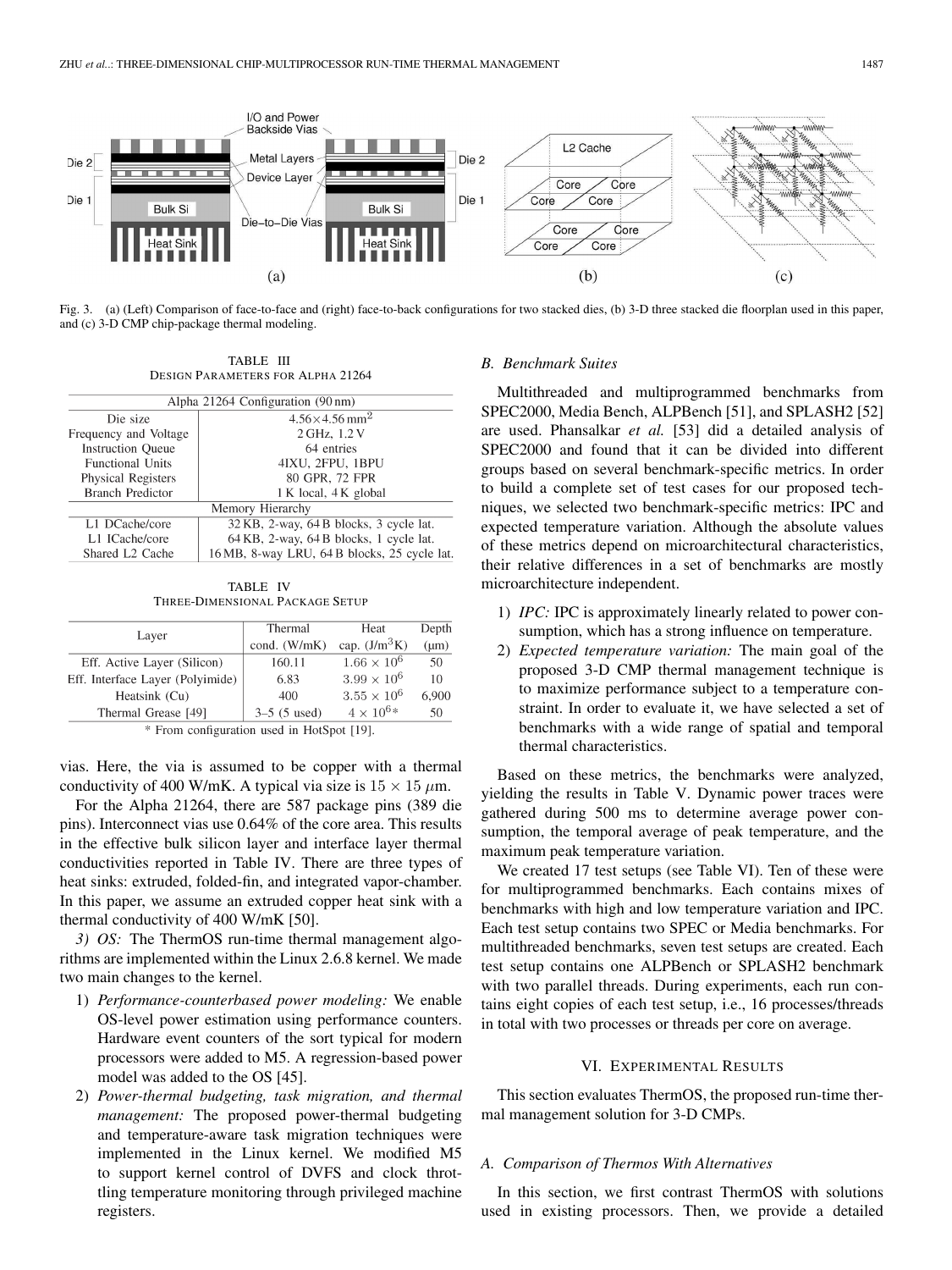|                  |                | Avg. | Avg.       | Max.  | Max.       |
|------------------|----------------|------|------------|-------|------------|
| Group            | Name           | IPC  | Pow. $(W)$ | т     | $\delta T$ |
| <b>SPEC</b>      | gcc            | 3.36 | 14.67      | 64.88 | 0.20       |
| High IPC         | applu          | 3.13 | 14.37      | 65.64 | 0.12       |
|                  | gzip           | 2.78 | 13.34      | 63.49 | 0.34       |
|                  | mgrid          | 2.58 | 13.66      | 61.84 | 0.31       |
| <b>SPEC</b>      | twolf          | 1.58 | 11.33      | 64.30 | 0.19       |
| Low IPC          | parser         | 1.55 | 10.41      | 60.70 | 0.28       |
|                  | vpr            | 1.47 | 10.63      | 60.43 | 0.29       |
|                  | mcf            | 1.25 | 10.91      | 63.79 | 0.25       |
| Media            | gsmenc         | 3.10 | 13.50      | 63.38 | 0.09       |
| High IPC         | jpegdec        | 2.72 | 13.42      | 65.89 | 0.13       |
| Media<br>Low IPC | $g721$ enc     | 1.94 | 11.91      | 61.39 | 0.08       |
| Multithreaded    | MPGenc         | 2.95 | 14.34      | 68.78 | 0.20       |
| (two threads)    | Sphinx3        | 1.13 | 9.93       | 61.68 | 0.02       |
|                  | cholesky       | 2.83 | 14.27      | 70.57 | 0.32       |
|                  | lu             | 2.26 | 12.10      | 66.97 | 0.08       |
|                  | radix          | 0.84 | 5.81       | 57.17 | 0.28       |
|                  | water-nsquared | 1.85 | 11.99      | 65.32 | 0.12       |
|                  | water-spatial  | 1.74 | 10.57      | 62.35 | 0.08       |

TABLE V BENCHMARK CHARACTERISTICS

| TABLE VI         |  |
|------------------|--|
| Benchmark Suites |  |

| Multiprogrammed test setups |                |                        |                   |  |  |
|-----------------------------|----------------|------------------------|-------------------|--|--|
| Group<br>Filename           |                | <b>Clusters</b>        | <b>Benchmarks</b> |  |  |
| <b>SPEC</b>                 | hv-hipc        | High T var., high IPC  | gzip, mgrid       |  |  |
|                             | lv-hipc        | Low T var., high IPC   | applu, gcc        |  |  |
|                             | hv-lipc        | High T var., low IPC   | parser, vpr       |  |  |
|                             | $1v$ -lipc     | Low T var., low IPC    | twolf, mcf        |  |  |
|                             | hv-mipc1       | High T var., mixed IPC | gzip, parser      |  |  |
|                             | hv-mipc2       | High T var., mixed IPC | mgrid, vpr        |  |  |
|                             | $lv$ -mipc $1$ | Low T var., mixed IPC  | applu, mcf        |  |  |
|                             | lv-mipc2       | Low T var., mixed IPC  | gcc, twolf        |  |  |
| Media                       | media-hipc     | High IPC               | jpegdec, gsmenc   |  |  |
|                             | media-mipc     | Mixed IPC              | gsmenc, g721enc   |  |  |
| Multithreaded test setups   |                |                        |                   |  |  |

MPGenc, sphinx3, cholesky, lu, radix, water-nsquared, water-spatial

quantitative comparison with a state-of-the-art continuously engaged thermal management technique. The following experiments use 85 ◦C as a predefined thermal constraint.

Most thermal management techniques used in practice react to emergencies instead of being continuously engaged. They detect dangerously high temperatures and reduce power consumption, generally via hardware clock throttling. Such solutions are adequate when temperatures approach their limits only very rarely. However, high-power densities and constraints on cooling costs require proactive thermal management. Some researchers have moved in this direction.

Donald and Martonosi [17] proposed a distributed continuously engaged thermal management technique for 2-D CMPs. Their approach is based on closed-loop control theory and continuously adjusts the voltage and frequency of each processor core to maintain safe temperatures. Each core has its own controller, and the controllers act independently, without knowledge of the conditions of other cores. This permits significantly better performance than reactive approaches because DVFS can generally reduce power consumption by the same amount as clock throttling with a smaller performance penalty. In fact, their results indicate that, compared with a stopgo-based thermal control policy, distributed DVFS improves throughput by  $2.5 \times$ . However, independent local control has



Fig. 4. Comparison of ThermOS and distributed approach [17].

limitations. The power consumed in one processor can impact the temperatures of other processors in nonuniform ways. As a result, continuously engaged global control can permit better performance than continuously engaged local control. This is particularly true for 3-D architectures, in which the power consumption of a particular processor core has great impact on the temperature of vertically aligned cores and relatively less impact on other cores.

ThermOS uses continuously engaged, distributed global/ local control to maximize performance given a temperature bound. It supports both 3-D and 2-D architectures. It has two primary differences with state-of-the-art temperature control techniques. First, it uses global power budgeting that takes into account the thermal interaction between processor cores. Second, it directs temperature-aware workload migration of threads among processor cores.

Fig. 4 shows 3-D CMP run-time instruction throughput (BIPS: billion instructions per second), achieved by ThermOS and Donald's and Martonosi's approach. Compared to the distributed local approach, ThermOS improves instruction throughput by 29.84% on average (ranging from 15.22% to 53.79%). This can be explained as follows. In 3-D CMPs, the strong thermal correlation among interlayer vertically aligned processor cores has significant impact on the temperature of the processor layer farthest from the heat sink. Using the proposed power-thermal budgeting and thermal-aware workload migration techniques, ThermOS determines appropriate power budgets for each group of vertically aligned processor cores. In addition, it uses DVFS to optimize the power-thermal efficiency of each processor core. Together, these techniques maximize overall throughput. Donald's and Martonosi's work, on the other hand, is a distributed processor-local technique. Using this technique, each processor core regulates its power and performance to ensure local thermal safety without considering the thermal impact on neighboring cores. As a result, vertically aligned processor cores are unable to collaboratively share the power and thermal budget, which can reduce CMP performance. In other words, when a distributed local management technique is used, power consumption on processor cores near the heat sink can push processor cores farther from the heat sink to their thermal limits.

# *B. Efficiency Impact of Guaranteeing Thermal Safety*

In this section, we establish an upper bound on performance by evaluating a thermal management technique with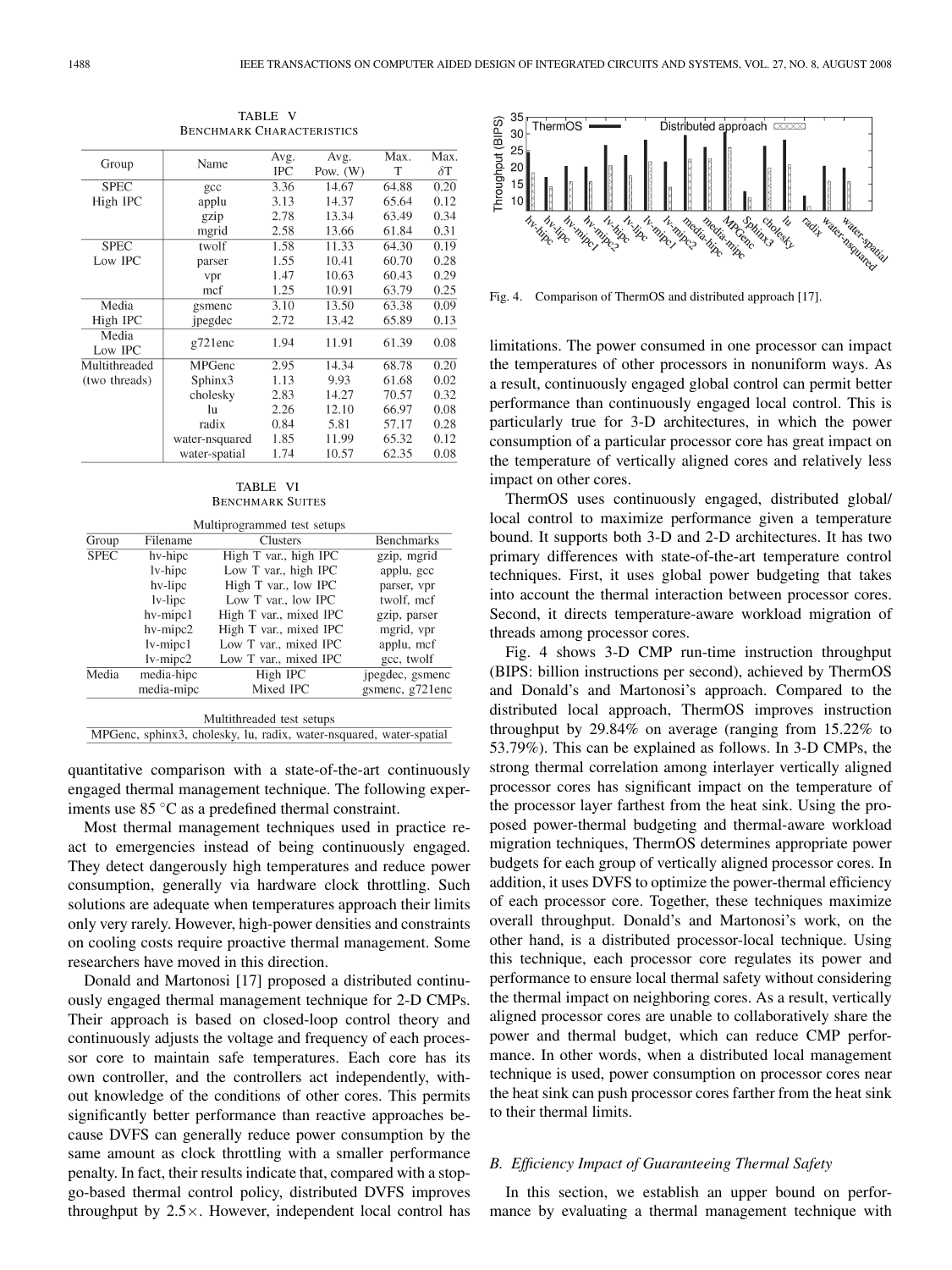

Fig. 5. Reduction in temperature constraint violations due to local DVFS and elimination of temperature constraint violations due to clock throttling.

near-optimal performance, but vulnerability to temperature constraint violations due to transient changes in workload. We then show that there is only a small performance reduction resulting from the additional management techniques ThermOS uses to guarantee thermal safety is small.

ThermOS uses the temperature-aware workload migration and global power-thermal budgeting guidelines derived in Section IV-A. These techniques can potentially offer nearoptimal run-time performance subject to a temperature constraint. However, they do not immediately react to transient workload variation occurring in individual processor cores, which may cause run-time temperature constraint violations. ThermOS uses distributed run-time thermal management techniques to guarantee thermal safety, i.e., local DVFS and clock throttling dynamically adjust the voltage and frequency of each processor core to eliminate thermal emergencies. Compared to DVFS, clock throttling is more responsive but degrades performance more for the same thermal improvement. Therefore, in ThermOS, DVFS is continuously engaged and clock throttling is invoked only when local DVFS cannot guarantee thermal safety. These techniques, however, may cause the run-time operations of the processor cores to deviate from the guidelines derived in Section IV-A. Straying from these guidelines has the potential to reduce performance.

Fig. 5 shows the levels of thermal safety achieved by various control techniques. As shown in this figure, when distributed control is disabled, the voltage and frequency of each processor core are solely controlled by global power-thermal budgeting, which does not consider the temporal workload variation within each processor core. This local workload variation can cause significant run-time power variation, and therefore temperature constraint violations. Local DVFS can adapt to rapid workload variation occurring within each processor core and adjust voltage and frequency accordingly, thereby reducing run-time thermal emergencies. When clock throttling is also enabled, processor thermal emergencies are completely eliminated (see Fig. 5).

To further illustrate the effectiveness of the distributed run-time control techniques, Fig. 6 shows the run-time thermal profiles of eight processor cores when running the lvmipc2 benchmark, with and without local clock throttling. Processors 0–3 are adjacent to the heat sink and processors 4–7 are farther from it. Local DVFS balances CMP thermal profile, and run-time temperature constraint violations (exceeding 85 ◦C, a predefined thermal threshold used in this experiment)

occur only rarely. When both local DVFS and clock throttling are enabled, the temperature constraint is never violated.

Fig. 7 shows that the performance penalty introduced by the distributed control techniques required to guarantee thermal safety is low. To help quantify the performance impact, we normalize the CMP throughput to the value achieved by global power-thermal budgeting and then evaluate the CMP throughput with local DVFS only with both local DVFS and clock throttling. These results indicate that local DVFS degrades instruction throughput by 0.55% on average. Since local DVFS is capable of eliminating most run-time thermal emergencies, clock throttling is rarely invoked. As shown in these figures, enabling both local DVFS and clock throttling results in performance penalties of only 0.60% on average for instruction throughput. In summary, the proposed distributed run-time thermal control technique achieves thermal safety with little performance impact.

## *C. Robustness to Changes in 3-D Integration*

In order to show the robustness of ThermOS to variation in 3-D integration style, we evaluated the performance improvement when used for CMPs using front-to-back and front-tofront wafer integration (see Section V-A). We simulated the proposed technique and Donald's and Martonosi's distributed local approach [17] for both integration styles using all benchmark mixes shown in Table VI. The average CMP instruction throughput improvement was 29.84% for front-to-back integration and 23.77% for front-to-front integration. For all combination of benchmarks and packages, the instruction throughput improvements were greater than 7%. We can conclude that ThermOS permits substantial improvements in performance over Donald's and Martonosi's distributed local technique for different 3-D integration styles.

#### *D. Scalability Analysis of Thermos*

ThermOS uses distributed temperature-aware workload migration, global power-thermal budgeting, and distributed run-time thermal control techniques to optimize 3-D CMP throughput and guarantee thermal safety. In contrast with purely local distributed techniques, run-time power-thermal budgeting is global. This might raise concerns about the scalability of ThermOS when used on many-core 3-D CMPs. In this section, we evaluate the scalability of the proposed global powerthermal budgeting technique.

*1) Performance Impact:* ThermOS periodically decides power-thermal budgets for processor cores. This involves interlayer and intralayer assignment. Run-time interlayer assignment uses efficient table lookup. Intralayer assignment uses an efficient homogeneous assignment policy, i.e., processor cores within the same layer are assigned the same power-thermal budgets. In the current setup, i.e., an eight-core 3-D CMP with a 1-ms global guidance interval, detailed simulation shows that the overall run-time overhead introduced by global powerthermal budgeting is only 0.22%.

The run-time overhead of global power-thermal budgeting is linearly proportional to the run-time global guidance/budgeting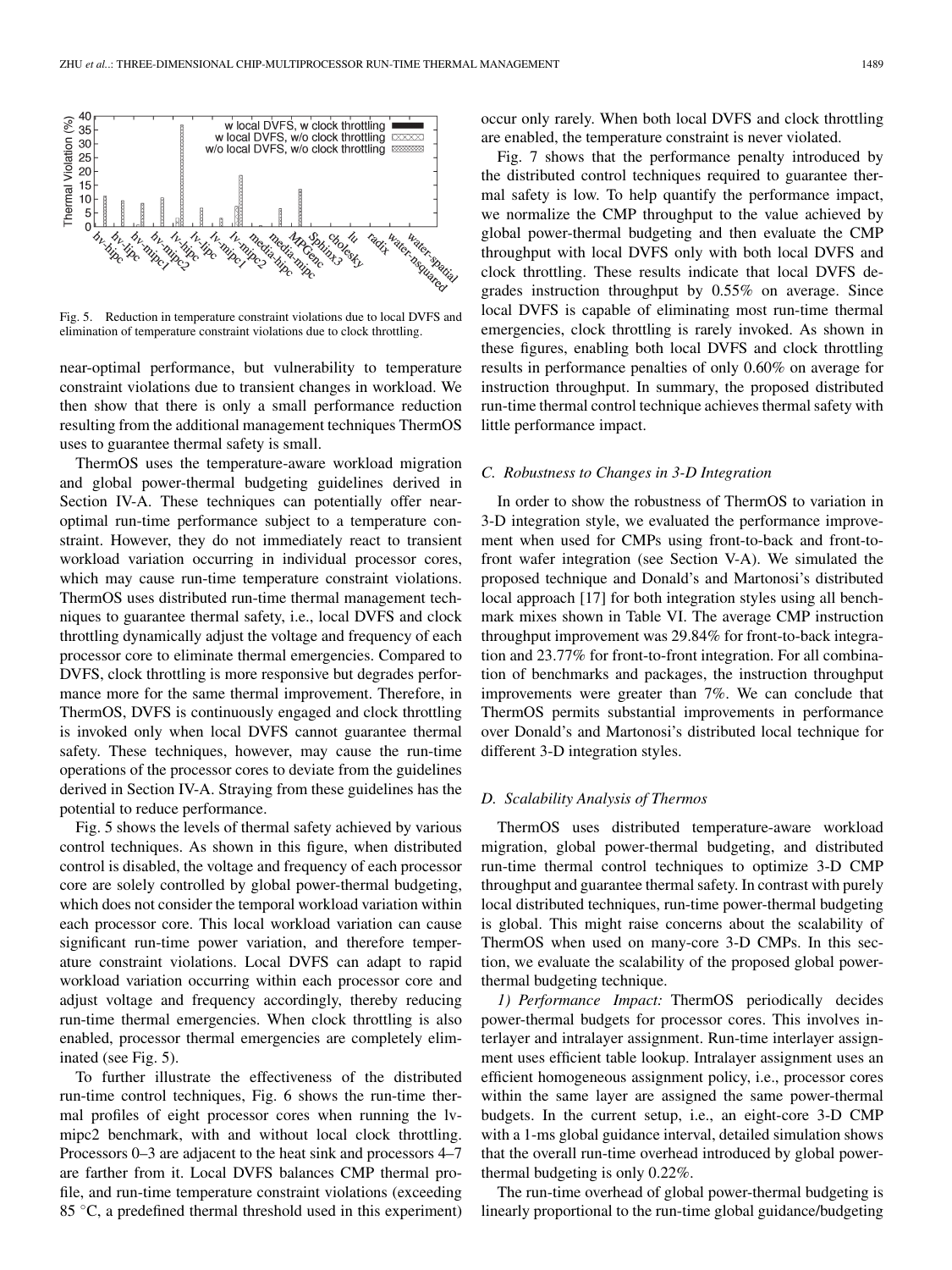

Fig. 6. Temporal temperature variation for eight processor cores (P0–P7) running lv-mipc2 using local DVFS (top) without and (bottom) with clock throttling.



Fig. 7. Negligible CMP instruction throughput reduction resulting from local DVFS and clock throttling.

interval. In general, shorter global guidance intervals can more accurately track run-time workload variation but may introduce more run-time overhead and communication contention when aggregating data from different CMP cores. It might therefore be useful to reduce this overhead by increasing the global guidance interval.

In the current setup, a 1-ms guidance interval is used. This is frequent enough to allow adjustments in global power-thermal budget before temporal workload variation can produce large temperature changes, i.e., a higher frequency is unnecessary. To evaluate the impact of increasing global guidance interval on system performance, we run all six benchmarks with high workload variation from Table VI. One low-variation benchmark (lv-hipc) is also included for the sake of comparison. The results are shown in Fig. 8. They indicate that, for guidance intervals up to and including 100 ms, ThermOS maintains nearly identical performance. Only hv-hipc, cholesky, and radix experience noticeable performance degradation, due to their high temporal workload variation. However, changing the global guidance interval from 1 to 100 ms only reduces CMP instruction throughput by 1.81%, 1.06%, and 2.61% for hv-hipc, cholesky, and radix, respectively. We conclude that even if it were necessary to reduce global guidance interval by two orders of magnitude in order to maintain low global powerthermal budgeting run-time overhead in many-core 3-D CMPs, there would be little reduction in thermally safe performance.

*2) Storage Impact:* As described in Section IV-B4, ThermOS uses an offline iterative budgeting algorithm to precompute some power-thermal budgeting decisions, which are stored using a lookup table in the main memory for efficient run-time usage. This lookup table has  $n<sup>L</sup>$  entries. Each entry requires 4-B storage. L is the number of processor layers. It is expected that the number of processor layers in 3-D CMPs will be limited.  $n$  is the number of activity factor settings,



Fig. 8. Impact of global guidance interval.



Fig. 9. Impact of lookup table size.

which affects the power-thermal budgeting resolution. Higher resolution improves the accuracy of the run-time powerthermal budgeting decisions, but also increases the storage requirements for the table. In the current setup, we use a 2-D lookup table with  $51 \times 51$  entries (10.4 KB) which provides sufficient resolution for accurate power-thermal budgeting.

It might be useful to decrease lookup table resolution for many-core systems in order to limit storage overhead. We evaluated the impact of decreasing lookup table resolution on thermally safe CMP performance by running all benchmark mixes using  $51 \times 51$ ,  $11 \times 11$ , and  $6 \times 6$  tables. As shown in Fig. 9, compared to the  $51 \times 51$  lookup table, the  $11 \times 11$  lookup table setting reduces the memory usage from 10 404 to 484 B, with average CMP instruction throughput reductions of 0.75%. When the table is reduced to  $6 \times 6$ entries, memory usage decreases to 144 B, with average CMP instruction throughput reductions of 2.87%. We conclude that ThermOS requires little storage, and that its performance degrades slowly with reduced lookup table size.

# *E. Interaction With 3-D CMP Floorplan Optimization*

This experiment evaluates ThermOS for 3-D CMPs with different floorplans. CMP thermal profile is strongly influenced by on-die power distribution. In 3-D CMPs, interlayer vertically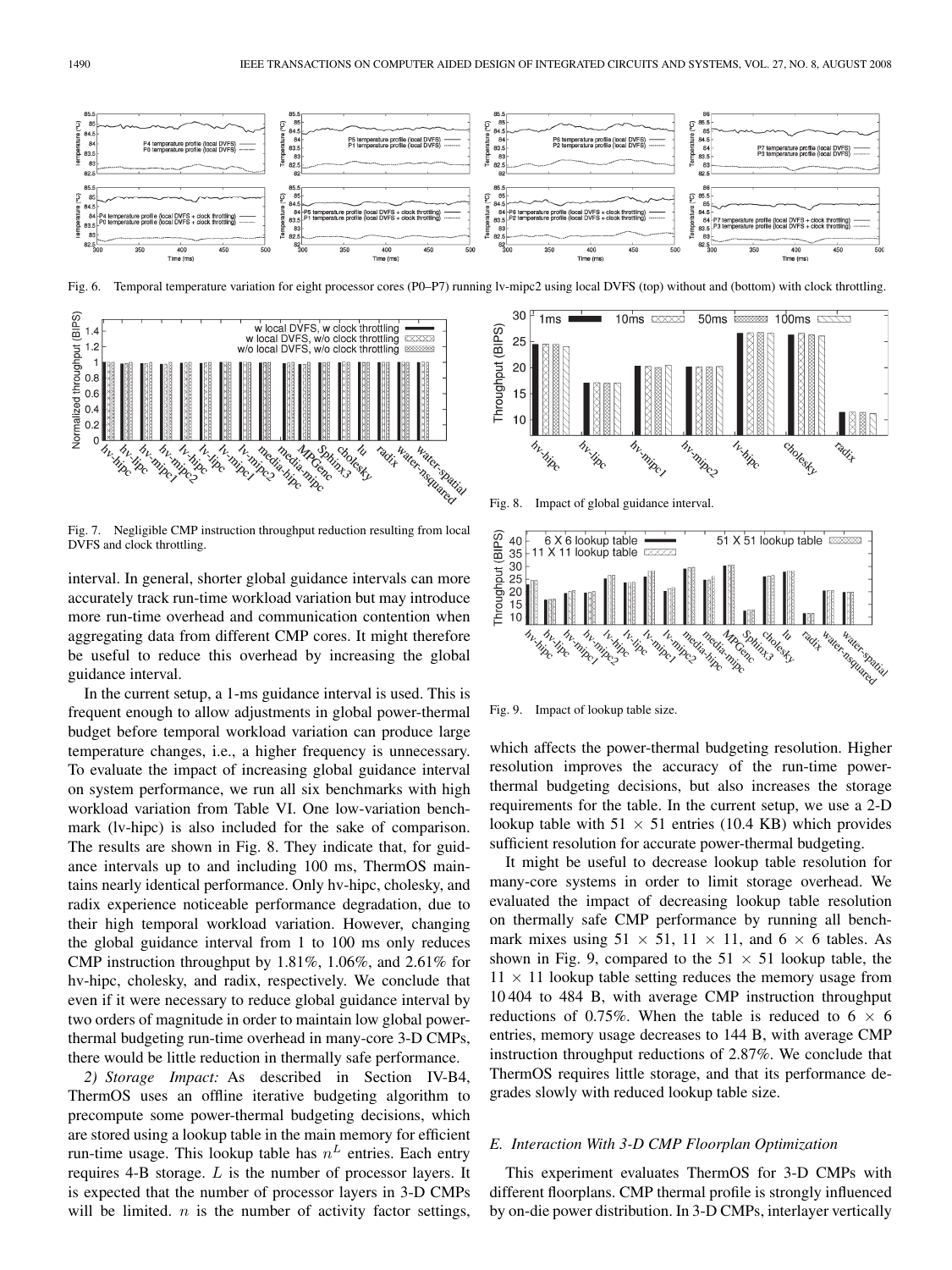

Fig. 10. Impact of floorplan rotation.

aligned processor cores have strong thermal correlation. If all cores have identical floorplans, functional units with high power densities are vertically aligned, potentially creating local thermal hotspots. Intelligent interlayer floorplan arrangement can potentially balance interlayer power profile and minimize chip peak temperature. Using the three-layer 3-D CMP setup with processor core layers and one L2 cache layer, detailed thermal analysis shows that, by rotating the floorplan of toplayer processor cores by 180°, chip power profile is more balanced, intracore local hotspots are minimized, and chip peak temperature is reduced by 1.99  $°C$  on average and 4.24  $°C$ maximum among the multiprogramming and multithreading benchmarks. Fig. 10 compares ThermOS and the baseline distributed technique, with and without floorplan rotation. It shows that both run-time techniques can leverage the temperature reduction offered by floorplan rotation and achieve higher throughput under the same temperature constraint. In addition, ThermOS consistently outperforms the distributed technique by 31.45% and 29.84% on average with and without floorplan rotation, respectively.

## VII. CONCLUSION

Three-dimensional integration has the potential to significantly improve performance and integration density. However, it will also increase power density, thereby increasing the importance of using continuously engaged thermal management techniques. It will also increase the heterogeneity in thermal interaction among processor cores. This requires careful consideration during thermal management policy design.

We have developed a mathematical formulation for optimizing workload assignment, power-thermal budgeting, and voltage mode selection for 3-D CMP thermal management. This formulation has been used to develop a continuously engaged hardware–software thermal management solution for 3-D CMPs. The proposed solution has been implemented within the Linux kernel and evaluated using full-system 3-D CMP and OS simulation. Our strategy outperforms a state-ofthe-art proactive thermal management technique that does not make use of power-thermal budgeting.

#### **REFERENCES**

- [1] R. Kalla, B. Sinharoy, and J. M. Tendler, "IBM Power5 chip: A dualcore multithreaded processor," *IEEE Micro*, vol. 24, no. 2, pp. 40–47, Mar./Apr. 2004.
- [2] P. Kongetira, K. Aingaran, and K. Olukotun, "Niagara: A 32-way multithreaded SPARC processor," *IEEE Micro*, vol. 25, no. 2, pp. 21–29, Mar./Apr. 2005.
- [3] *AMD Multi-Core White Paper*. [Online]. Available: http://www.amd.com
- [4] *Intel Multi-Core Processor Architecture*. [Online]. Available: http://www. intel.com
- [5] M. B. Taylor *et al.*, "Evaluation of the raw microprocessor: An exposedwire-delay architecture for ILP and streams," in *Proc. Int. Symp. Comput. Archit.*, Jun. 2004, pp. 2–13.
- [6] K. Sankaralingam *et al.*, "Exploiting ILP, TLP, and DLP using polymorphism in the TRIPS architecture," in *Proc. Int. Symp. Comput. Archit.*, Jun. 2003, pp. 422–433.
- [7] S. Vangal *et al.*, "An 80-tile 1.28 TFLOPS networks-on-chip in 65 nm CMOS," in *Proc. Int. Solid-State Circuits Conf.*, Feb. 2007, pp. 98–100.
- [8] V. Agarwal *et al.*, "Clock rate vs. IPC: The end of the road for conventional microarchitectures," in *Proc. Int. Symp. Comput. Archit.*, Jun. 2000, pp. 276–283.
- [9] A. W. Topol *et al.*, "Three-dimensional integrated circuits," *IBM J. Res. Develop.*, vol. 50, no. 4/5, pp. 491–506, 2006.
- [10] B. Black *et al.*, "Die stacking (3D) microarchitecture," in *Proc. Int. Symp. Microarchitecture*, Dec. 2006, pp. 469–479.
- [11] Samsung. [Online]. Available: http://www.samsung.com/
- [12] Tezzaron. [Online]. Available: http://www.tezzaron.com/technology/ FaStack.htm
- [13] F. Li *et al.*, "Design and management of 3D chip multiprocessors using network-in-memory," in *Proc. Int. Symp. Comput. Archit.*, Jun. 2006, pp. 130–141.
- [14] T. Kgil *et al.*, "PicoServer: Using 3D stacking technology to enable a compact energy efficient chip multiprocessor," in *Proc. Int. Conf. Architectural Support Program. Lang. Operating Syst.*, Oct. 2006, pp. 117–128.
- [15] J. Kim et al., "A novel dimensionally-decomposed router for on-chip communication in 3D architectures," in *Proc. Int. Symp. Comput. Archit.*, Jun. 2007, pp. 138–149.
- [16] Y. Li et al., "Performance, energy, and thermal considerations for SMT and CMP architectures," in *Proc. Int. Symp. Comput. Archit.*, Feb. 2005, pp. 71–82.
- [17] J. Donald and M. Martonosi, "Techniques for multicore thermal management: Classification and new exploration," in *Proc. Int. Symp. Comput. Archit.*, Jun. 2006, pp. 78–88.
- [18] D. Brooks and M. Martonosi, "Dynamic thermal management for high-performance microprocessors," in *Proc. Int. Symp. High-Perform. Comput. Archit.*, Jan. 2001, pp. 171–182.
- [19] K. Skadron *et al.*, "Temperature-aware microarchitecture," in *Proc. Int. Symp. Comput. Archit.*, Jun. 2003, pp. 2–13.
- [20] K. Puttaswamy and G. H. Loh, "Thermal analysis of a 3D die-stacked high-performance microprocessor," in *Proc. Great Lakes Symp. VLSI*, May 2006, pp. 19–24.
- [21] K. Puttaswamy and G. H. Loh, "Thermal herding: Microarchitecture techniques for controlling hotspots in high-performance 3Dintegrated processors," in *Proc. Int. Symp. High-Perform. Comput. Archit.*, Feb. 2007, pp. 193–204.
- [22] G. M. Link and N. Vijaykrishnan, "Thermal trends in emerging technologies," in *Proc. Int. Symp. Quality Electron. Des.*, Mar. 2006, pp. 625–632.
- [23] M. D. Powell, M. Gomaa, and T. N. Vijaykumar, "Heat-and-run: Leveraging SMT and CMP to manage power density through the operating system," in *Proc. Int. Conf. Architectural Support Program. Lang. Operating Syst.*, Nov. 2004, pp. 260–270.
- [24] J. McGregor, "x86 power and thermal management," *Microprocess. Rep.*, vol. 18, no. 12, pp. 1-8, Dec. 2004.
- [25] A. Mallik et al., "PICSEL: Measuring user-perceived performance to control dynamic frequency scaling," in *Proc. Int. Conf. Architectural Support Program. Lang. Operating Syst.*, Mar. 2008, pp. 70–79.
- [26] N. L. Binkert et al., "The M5 simulator: Modeling networked systems," in *Proc. Int. Symp. Microarchitecture*, 2006, vol. 26, pp. 52–60. no. 4.
- [27] M. Healy *et al.*, "Multi-objective microarchitectural floorplanning for 2D and 3D ICS," *IEEE Trans. Comput.-Aided Design Integr. Circuits Syst.*, vol. 26, no. 1, pp. 38–52, Jan. 2007.
- [28] Y. Tsai et al., "Three-dimensional cache design exploration using 3DCacti," in *Proc. Int. Conf. Comput. Des.*, Oct. 2005, pp. 519–524.
- [29] G. L. Loi *et al.*, "A thermally-aware performance analysis of vertically integrated (3-D) processor-memory hierarchy," in *Proc. Des. Autom. Conf.*, Jul. 2006, pp. 991–996.
- [30] Y. Li et al., "CMP design space exploration subject to physical constraints," in *Proc. Int. Symp. High-Perform. Comput. Archit.*, Feb. 2006, pp. 17–28.
- [31] C. Sun, L. Shang, and R. P. Dick, "Three-dimensional multi-processor system-on-chip thermal optimization," in *Proc. Int. Conf. Hardware/ Software Codes. Syst. Synth.*, Oct. 2007, pp. 117–122.